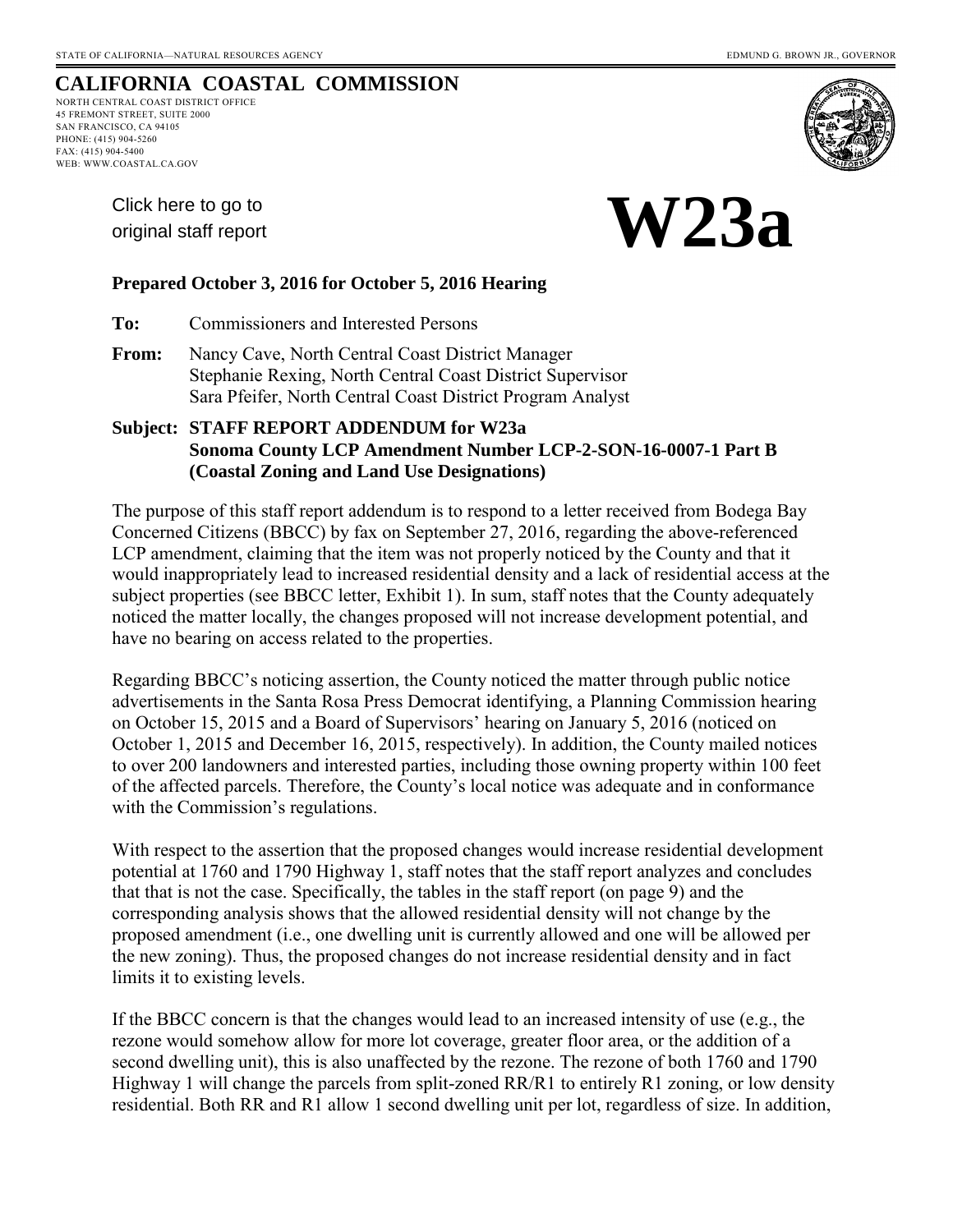#### LCP-2-SON-16-0007-1 Part B (Coastal Zoning and Land Use Designations) Addendum

the proposed rezone does not change the amount of potential residential remodel or expansion allowed on the properties because the applicable scale standards (i.e., lot coverage, etc.) are the same for both RR and R1 districts..

Further, BBCC claims that Canon Street does not exist at the location shown on the map provided by Sonoma County (see Exhibit 5 of original staff report) and therefore the exhibit is misleading because no private, residential access to Highway 1 would exist for that portion of the subject parcel. While the County concurs that the exhibit may misrepresent the physical extent of Canon Street in that specifically Canon Street is currently just a turn-out and not a completed street, the parcel is not actually landlocked because direct residential driveway access is already provided from Highway 1 to the existing residence, and therefore to any additional land that was added to this parcel via the prior lot line adjustment. Thus, the parcel is not landlocked, no additional driveway access is needed from Highway 1, and the existence of Canon Street has no bearing on the parcel rezoning.

Finally, BBCC asserts that County Ordinance 3386 includes an altered date. However, the date in question relates to the original zoning error that occurred at 1050 Windy Lane that is being corrected in this proposed rezone. This ordinance was attached to the packet of materials sent to the Coastal Commission by the County to demonstrate that the Windy Lane parcel was rezoned in the 1984 rezoning action, and that its PC zoning designation was in error. The concerns raised in the BBCC letter pertain to the legitimacy of Ordinance 3386 and how the proposed rezone will further enable the Harbor View Development. However, this parcel has no association with the Harbor View subdivision, and will not impact development that is occurring there..

#### **EXHIBITS**

Exhibit 1: Letter from Bodega Bay Concerned Citizens dated September 27, 2016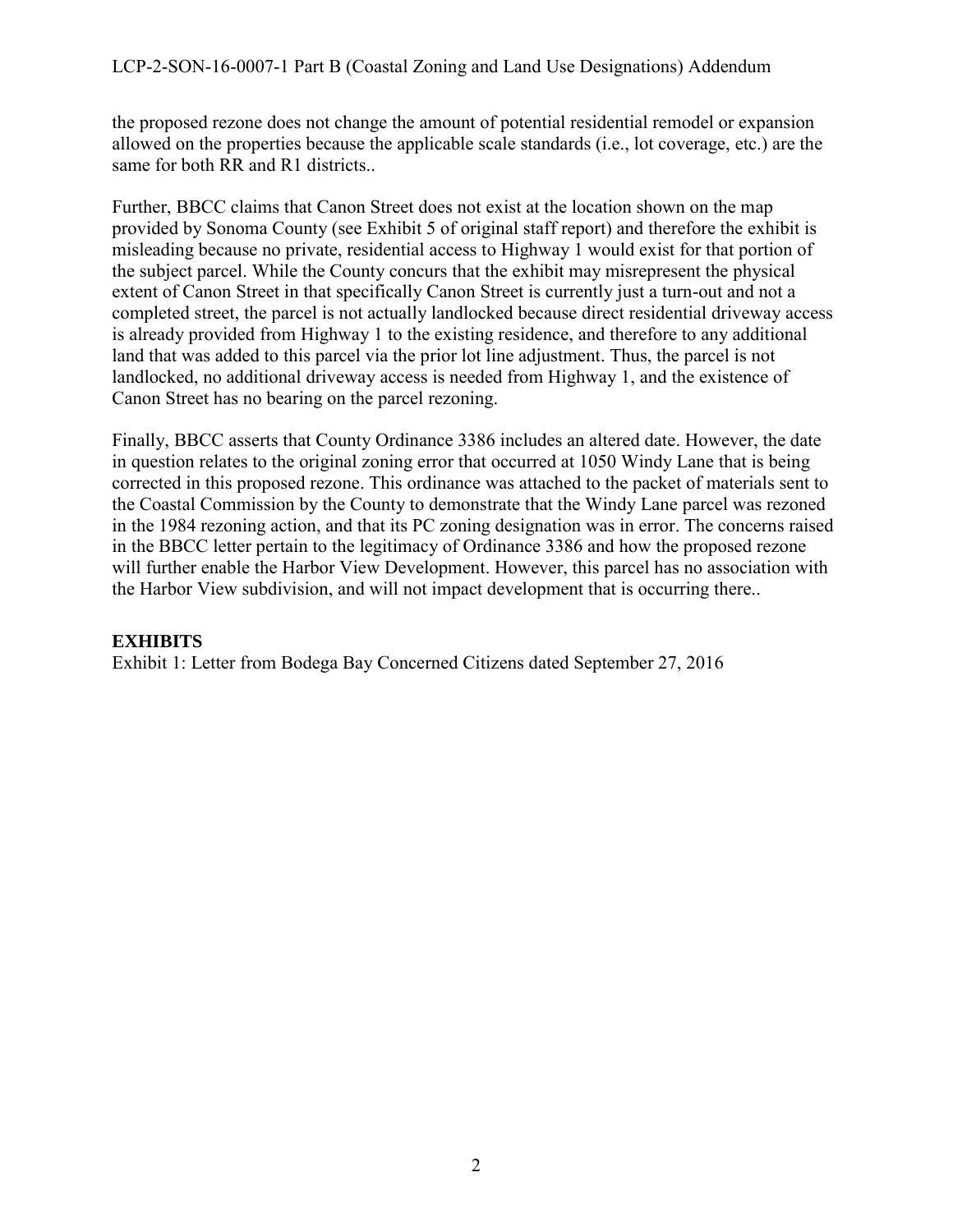# <span id="page-2-0"></span>**CALIFORNIA COASTAL COMMISSION**

NORTH CENTRAL COAST DISTRICT OFFICE 45 FREMONT STREET, SUITE 2000 SAN FRANCISCO, CA 94105 PHONE: (415) 904-5260 FAX: (415) 904-5400 WEB: WWW.COASTAL.CA.GOV



**W23a**

#### **Prepared September 23, 2016 for October 5, 2016 Hearing**

**To:** Commissioners and Interested Persons

**From:** Nancy Cave, North Central Coast District Manager Stephanie Rexing, North Central Coast District Supervisor Sara Pfeifer, North Central Coast Planner

#### **Subject: County of Sonoma LCP Amendment Number LCP-2-SON-16-0007-1 Part B (Coastal Zoning and Land Use Designations)**

#### **SUMMARY OF STAFF RECOMMENDATION**

Sonoma County proposes to amend its Local Coastal Program (LCP) Land Use and Implementation Plan designation maps to accurately reflect previously approved lot line adjustments affecting four parcels and to correct a zoning error affecting one parcel, for a total of five mapping designation changes. The County approved lot line adjustments for these parcels from 2009 - 2013. One parcel is located in the Sea Ranch development in the northern part of Jenner. The other four parcels are located in the residential neighborhood of Johnson Gulch, adjacent to Bodega Bay and just east of Highway 1. Four parcels were consolidated to incorporate adjacent parcels, resulting in parcels with split zoning. The proposed LCP amendment would eliminate the split-zoning on some parcels, correct a base zoning error, and ensure consistency with property lines and adjacent parcels, respectively. Four of the proposed changes solely affect the application of zoning district boundaries and do not affect the land use designation. One proposed change affects the land use designation. The proposed amendment would update the LCP's land use and zoning maps to modify designations for a total of five parcels in Sonoma County. The proposed changes would not be expected to increase development potential on any parcel because the changes amount to ensuring that development of public service facilities (for water supplies) occur contiguous to existing Public Facilities development; limiting subdivision potential and development of additional units on two Low Density Residential parcels; restricting a Rural Residential parcel from further subdivision; maintaining consistency with adjacent Low Impact Development parcels; and placing restrictions on development of additional units.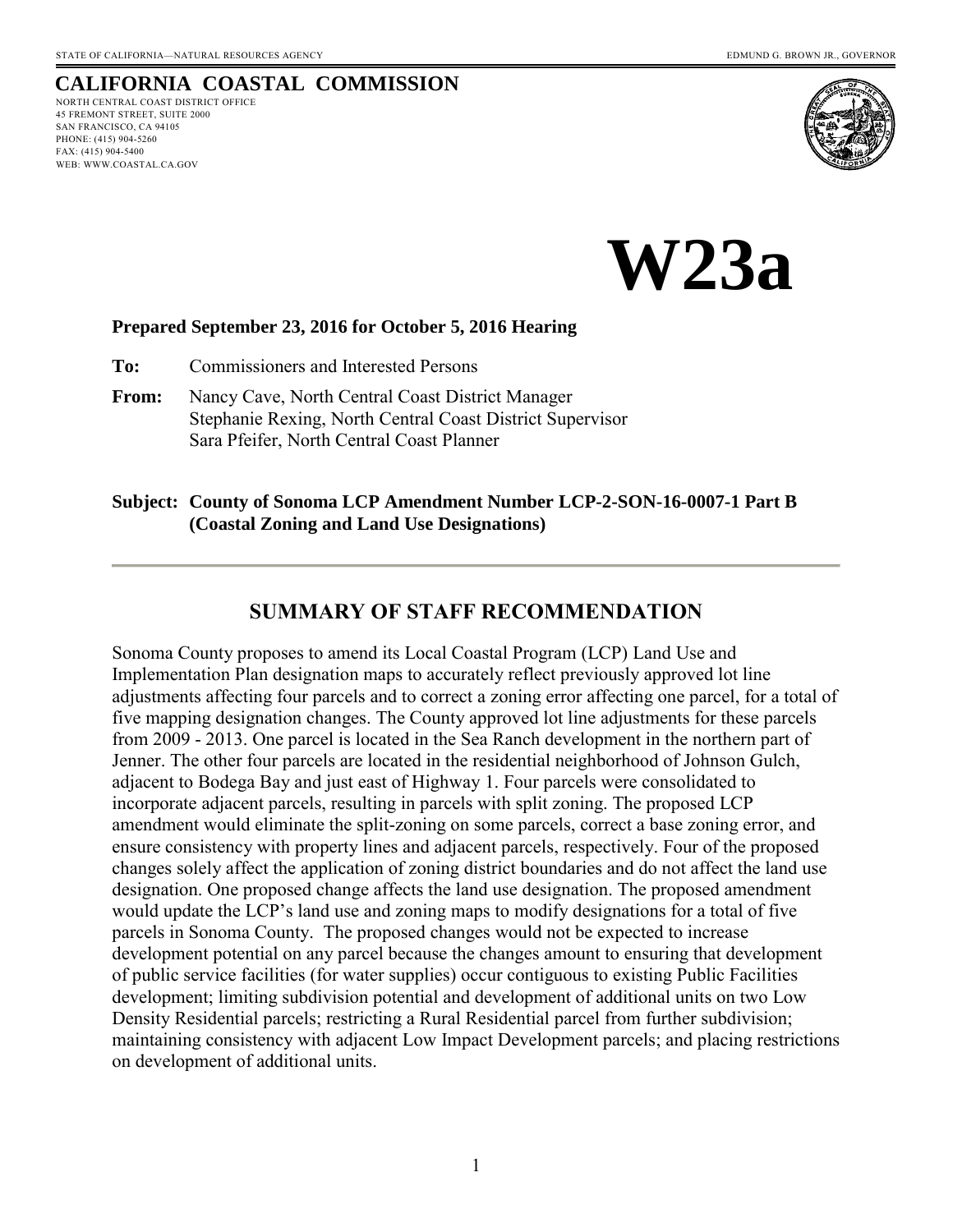Therefore, staff recommends that the Commission find the proposed LUP amendment consistent with Chapter 3 policies of the Coastal Act, and find the proposed IP amendments consistent with and adequate to carry out the policies of the LUP, and that the Commission **approve** the entire proposed "Part B" LCP amendment as submitted. The required motions and resolutions can be found on page 3 of this report.

#### **Staff Note: LCP Amendment Action Deadline**

This proposed LCP amendment was filed as complete on August 14, 2016. The proposed amendments include IP and LUP changes for which the 90-day action deadline is November 14, 2016. Thus, unless the Commission extends the action deadline (it may extend the deadline by up to one year), the Commission has until November 14, 2016 to take a final action on this LCP amendment.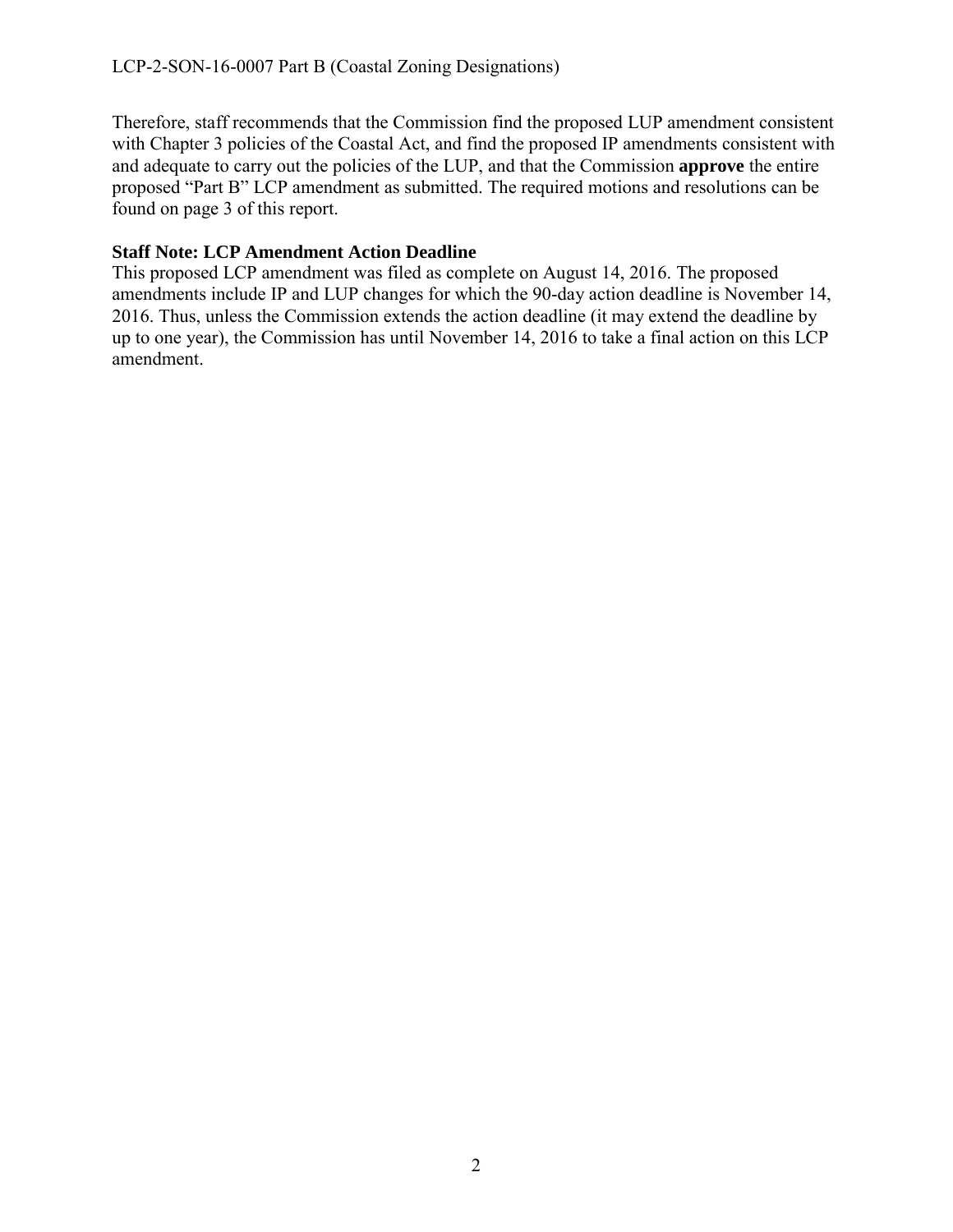# **TABLE OF CONTENTS**

|  | 2.             |  |
|--|----------------|--|
|  | 3.             |  |
|  | 4 <sub>1</sub> |  |
|  |                |  |

# **APPENDICIES**

Appendix A: Substantive File Documents

# **EXHIBITS**

[Exhibit 1:](#page-14-0) Board of Supervisors Resolution

[Exhibit 2:](#page-18-0) Adopted Ordinance 6141

[Exhibit 3:](#page-20-0) List of parcels with proposed changes

[Exhibit 4:](#page-21-0) Locations map

[Exhibit 5:](#page-22-0) Detailed parcel maps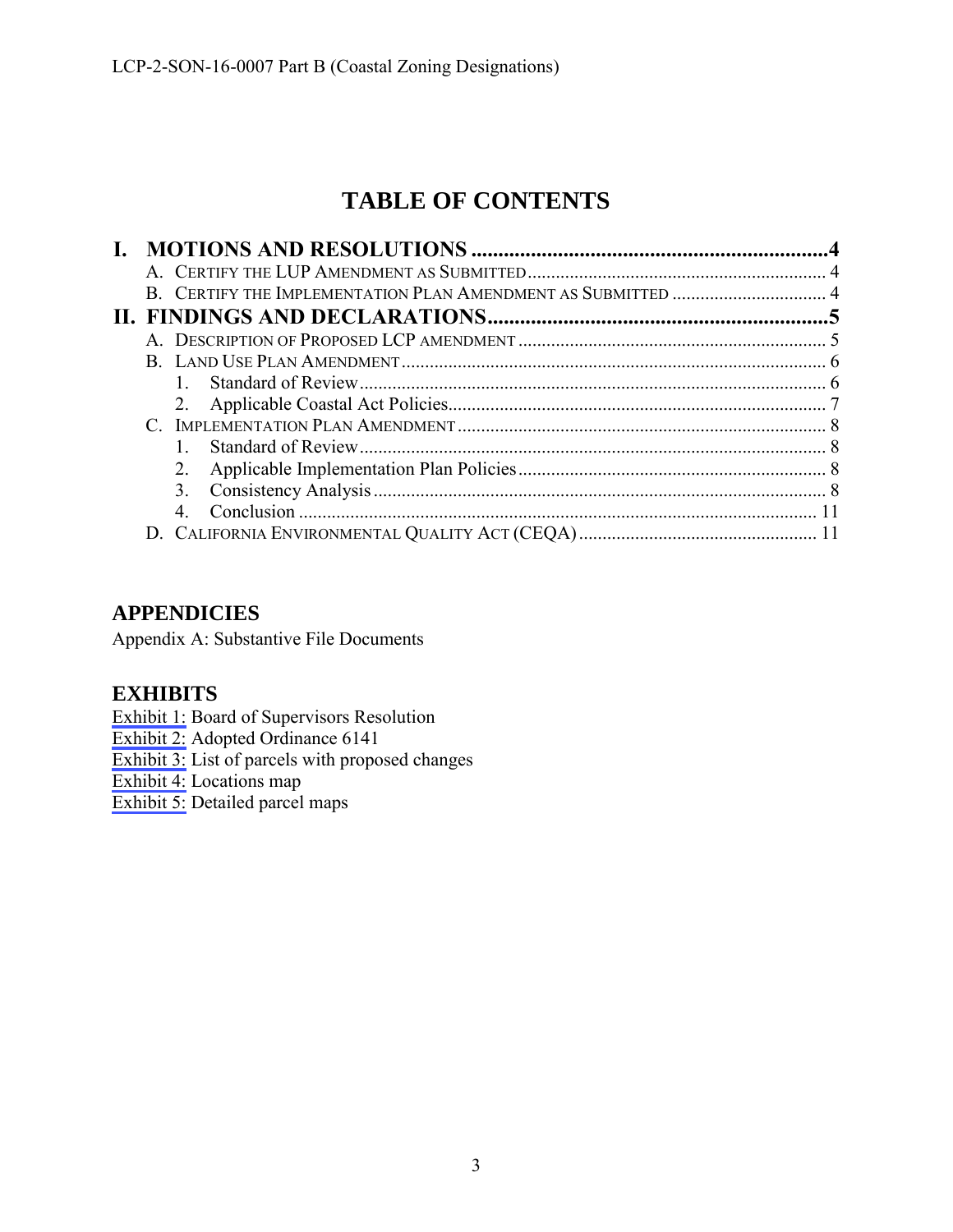# <span id="page-5-0"></span>**I. MOTIONS AND RESOLUTIONS**

Staff recommends that the Commission, after public hearing, approve the proposed LCP amendment. The Commission needs to take two votes on the proposed amendment in order to act on this recommendation.

#### <span id="page-5-1"></span>**A. CERTIFY THE LUP AMENDMENT AS SUBMITTED**

Staff recommends a **YES** vote on the motion below. Passage of the motion will result in certification of the LUP amendment and the adoption of the following resolution and findings in this staff report. The motion passes only by an affirmative vote of a majority of the appointed Commissioners.

*Motion: I move that the Commission certify Land Use Plan Amendment LCP-2-SON-16- 0007 Part B as submitted by the County of Sonoma.* 

*Resolution: The Commission hereby certifies Land Use Plan Amendment Number LCP-2-SON-16-0007 Part B as submitted by the County of Sonoma and adopts the findings set forth below on the grounds that, as submitted, the Land Use Plan Amendment conforms with the policies of Chapter 3 of the Coastal Act. Certification of the Land Use Plan amendment complies with the requirements of the California Environmental Quality Act because either 1) feasible mitigation measures and/or alternatives have been incorporated to substantially lessen any significant adverse effects of the plan on the environment, or 2) there are no feasible alternatives or mitigation measures that would substantially lessen any significant adverse impact which the Land Use Plan Amendment may have on the environment.*

#### <span id="page-5-2"></span>**B. CERTIFY THE IMPLEMENTATION PLAN AMENDMENT AS SUBMITTED**

Staff recommends a **NO** vote. Failure of this motion will result in certification of the Implementation Plan Amendment as submitted and adoption of the following resolution and findings. The motion passes only by an affirmative vote of a majority of the Commissioners present.

*Motion: I move that the Commission reject the Implementation Plan Amendment LCP-2- SON-16-0007 Part B as submitted by Sonoma County.* 

*Resolution: The Commission hereby certifies Implementation Plan Amendment LCP-2-SON-15-0007 Part B as submitted by Sonoma County and adopts the findings set forth in this staff report that, as submitted, the Implementation Plan Amendment is consistent with and adequate to carry out the certified Land Use Plan. Certification of the Implementation Plan Amendment, as submitted, complies with the California Environmental Quality Act because either 1) feasible mitigation measures and/or alternatives have been incorporated to substantially lessen any significant adverse effects of the Implementation Plan Amendment on the environment, or 2) there are no further feasible alternatives or mitigation measures that would substantially lessen any significant adverse impacts on the environment that will result from certification of the Implementation Plan Amendment as submitted.*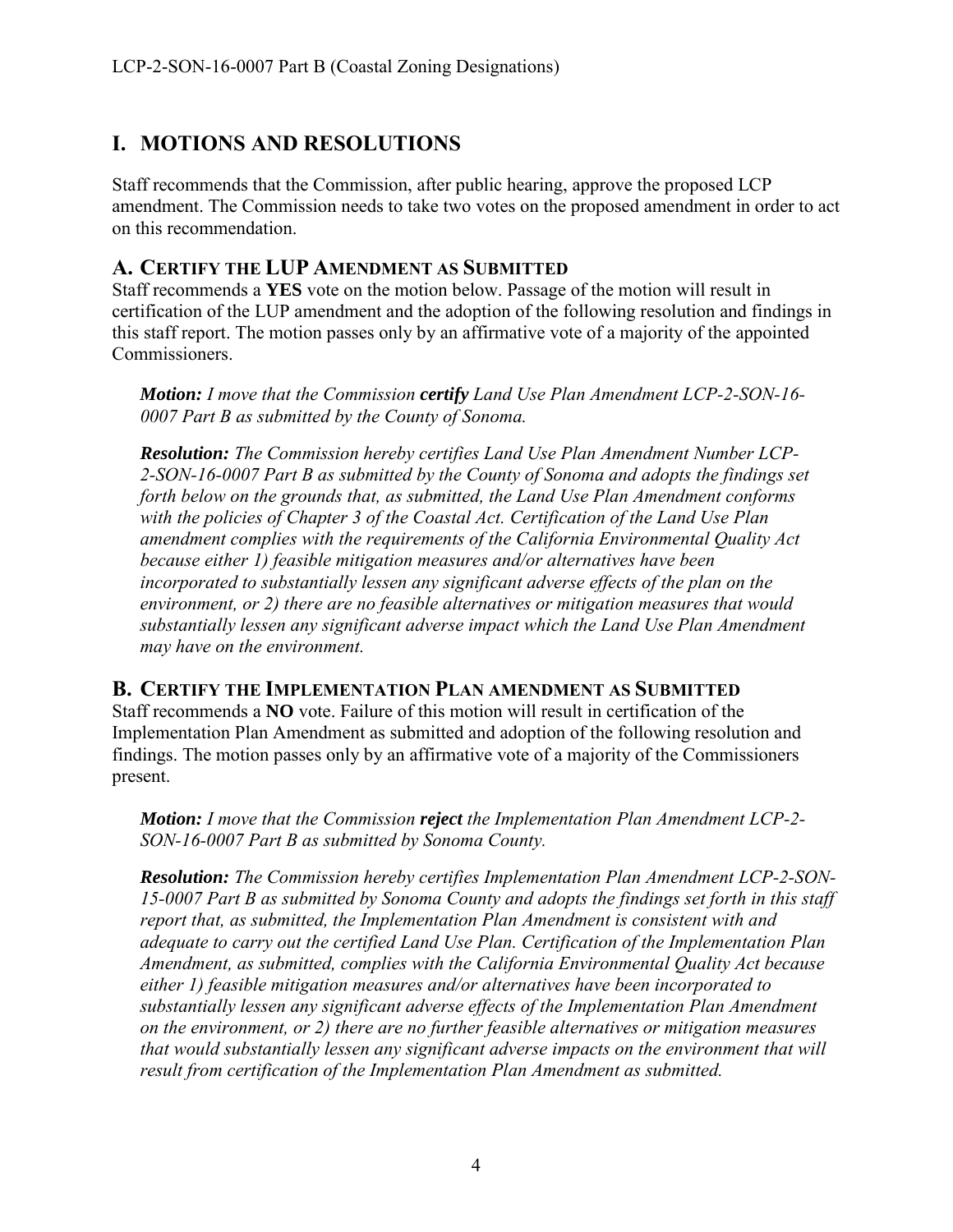# <span id="page-6-0"></span>**II. FINDINGS AND DECLARATIONS**

#### <span id="page-6-1"></span>**A. DESCRIPTION OF PROPOSED LCP AMENDMENT**

The amendment proposes Land Use Plan and Implementation Plan designation changes to five parcels in Bodega Bay and Timber Ridge from Rural Residential to Low Density Residential; from Low Density Residential to Rural Residential; from Resources and Rural Development to Public Facilities; and from Planned Community to Low Density Residential designations, respectively, for a total of four changes. Each respective proposed change will heretofore be referred to as an "**element**" for clarity's sake.

The **first element** of the proposed amendment addresses a change in zoning and to the Land Use designation at **33012 Timber Ridge Road, Sea Ranch**. The parcel is located at the southeastern corner of the Sea Ranch development in northern Sonoma, roughly two-thirds of a mile east of the coast. A previously approved lot line adjustment made by the County resulted in the combination of two small parcels of 1.42 acres and 1.45 acres, for a resultant lot total of 2.87 acres. The previous 1.42 acre portion of the resultant parcel (prior APN 122-200-029), has a current land use designation of Public/Quasi-Public (PQP)/Institutional and is zoned Public Facilities (PF). The previous 1.45 acre undeveloped portion of the resultant parcel (prior APN 122-200-029), has a current land use designation of Resources and Rural Development (RRD) and is zoned Resources and Rural Development (RRD) B6 (where the B6 combining district specifies the maximum permitted density as one unit per 160 acres and the minimum lot size is 640 acres for the purpose of subdivision). The proposed amendment would remove the existing land use and zoning designations from the 1.45 acre portion, so that the entire resultant parcel's base land use designation and zone would be consistent. The proposed Land Use designation would change from split Public/Quasi Public (PQP)/Institutional and RRD to solely PQP/Institutional and the zoning would change from split RRD and PF to entirely PF. The previously approved lot line adjustment for this first element was approved and recorded on December 20, 2012, to enable implementation of the Sea Ranch Water Storage Tank project to improve service and storage capacity at Sea Ranch. Project impacts, addressed through a Mitigated Negative Declaration, involved the disturbance of native vegetation. Mitigation for disturbance to Coast Lily and Northern Bishop Pine Forest involved revegetation with native shrubs and transplanting in accordance with the Forest Management and Monitoring Plan and Landscape Plan. After review and comment by Commission staff in December of 2012, the project was approved by the County on December 20, 2012, and no Commission or local interested party appeals were filed (see Sonoma County Coastal Permit PLP12-0002). See **Appendix A** for the Sonoma County Final Local Action Notice (PLP12-0002) and for staff comment on the MND. A change to the land use and zoning for this parcel will align land use and zoning boundaries with the modified property lines.

**Element two** proposes to rezone portions of two parcels, one located at **1760 Highway 1** (APN 100-200-049) and the other at **1790 Highway 1** (APN 100-200-048) in Bodega Bay. The parcels are located in southern Sonoma County, within the Johnson Gulch region of the town of Bodega Bay, roughly 600 yards inland and northeast from the Bay shoreline. The two parcels were combined with adjacent land portions because of their similar circumstances. Homeowners at both 1760 and 1790 Highway 1 purchased undeveloped portions of adjacent properties, thereby slightly increasing the size of their respective lots. Both developed properties, zoned Low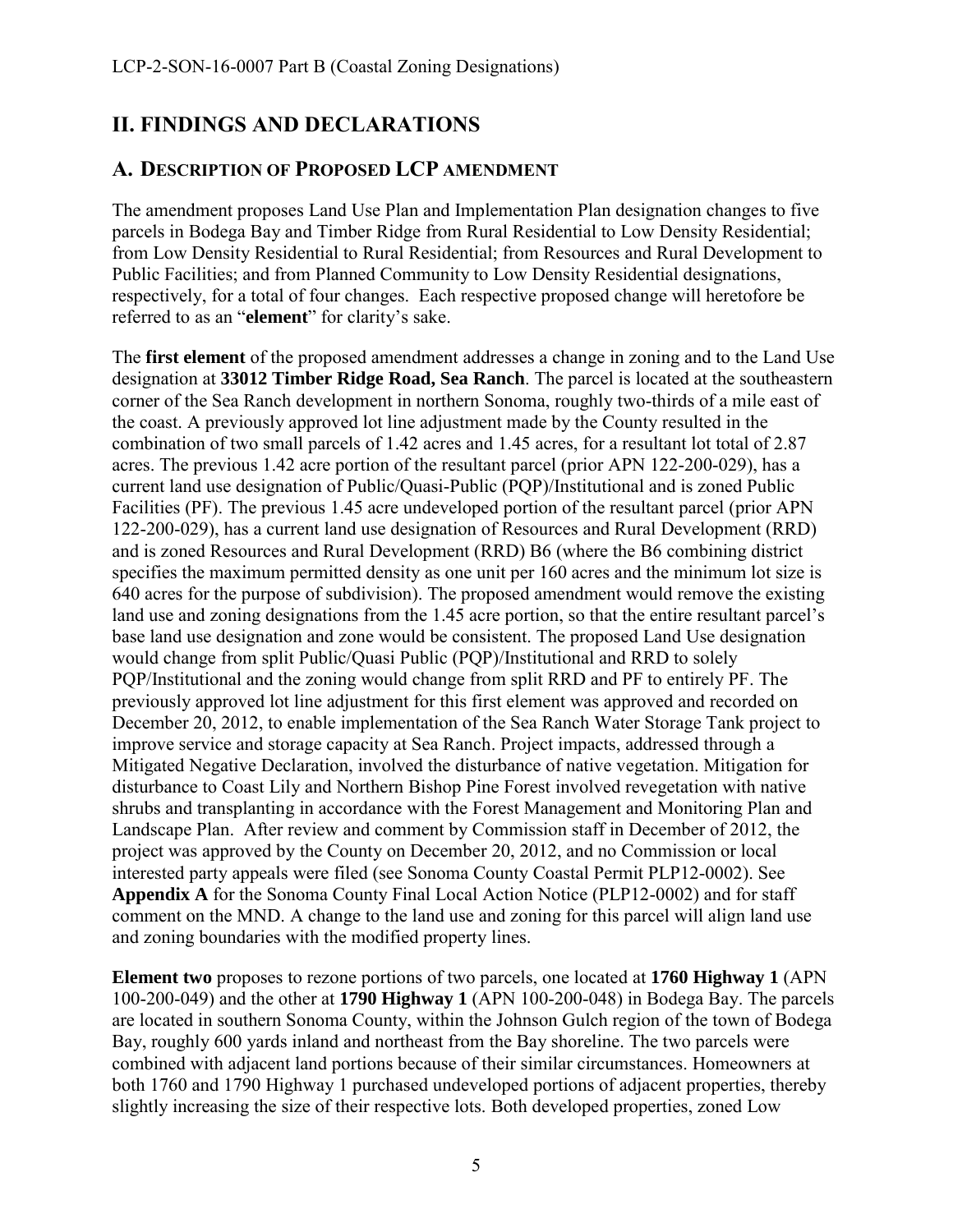#### LCP-2-SON-16-0007 Part B (Coastal Zoning Designations)

Density Residential (R1) B6 4 DU (where the B6 combining district specifies the maximum permitted density and the 4 DU reflects that 4 development units are permitted per acre), acquired neighboring land with Rural Residential (RR) B8 zoning designations (where the B8 coastal combining district reflects a frozen lot, restricted from further subdivision). 1760 Highway 1 acquired an additional 0.16 acres from an adjacent property for a current acreage total of 0.29 acres, while 1790 Highway 1 acquired an additional 0.06 acres from the adjacent property for a new lot size totaling 0.19 acres. After these portions of the additional adjacent land were acquired by the two property owners, the zoning designations of each property were splitzoned R1 B6 4 DU/ RR B8. At 1760 Highway 1, the split was  $0.13$  acres/ $0.16$  acres, respectively, and at 1790 Highway 1, 0.13 acres/0.6 acres, respectively. In order to rid the lots of the split-zoning designations and align district boundaries to the new property lines, the County now proposes both properties undergo zone changes to consistently zone the two resultant parcels. Proposed re-zoning will convert the RR B8 designation to R1 CC B6 4 DU for the lots to create consistent designations across their entirety.

**Element three** is a proposed rezone on a parcel that was created through the addition of a 0.28 acre parcel to an adjacent 4.21 acre parcel at **1730 Highway 1** (APN 100-210-064) in Bodega Bay. The resultant parcel is located in southern Sonoma County, within the Johnson Gulch region of the town of Bodega Bay, roughly 600 yards inland and northeast from the Bay shoreline. This acquisition resulted in a split zoning designation for the created single property, now totaling 4.49 acres. The 0.28 acres of the parcel that were added are currently zoned Low Density Residential (R1) B6 4 DU, while the larger, surrounding property is zoned Rural Residential (RR) B8. Both portions of the resultant parcel will be converted to Rural Residential (RR) B7 (where the B7 combining district signifies that the lot has been frozen to subdivision after approval of a clustered subdivision) in order to create consistent zoning across the entirety of the resultant parcel.

**Element four** corrects an error in base zoning at **1050 Windy Lane** (APN 100-100-001) in the town of Bodega Bay, Sonoma County. The undeveloped 1.23 acre parcel is located approximately 50 yards east from the Bay shoreline. The rezoning would change the parcel's zoning from Planned Community (PC) to R1 B6 4 DU, to be consistent with adjacent Low Density Residential properties, and amend the inadvertent zoning change.

See **Exhibits 1 and 2** for the County Ordinances and Resolutions approving the amendment and for a list of parcels with proposed changes. **Exhibit 3** provides a list of the parcels with proposed changes. **Exhibits 4 and 5** provide geographic context and include detailed parcel maps depicting the approved lot-line adjustments.

# <span id="page-7-0"></span>**B. LAND USE PLAN AMENDMENT**

#### <span id="page-7-1"></span>**1. Standard of Review**

The standard of review for the proposed LUP amendment is that it must be consistent with the Chapter 3 policies of the Coastal Act.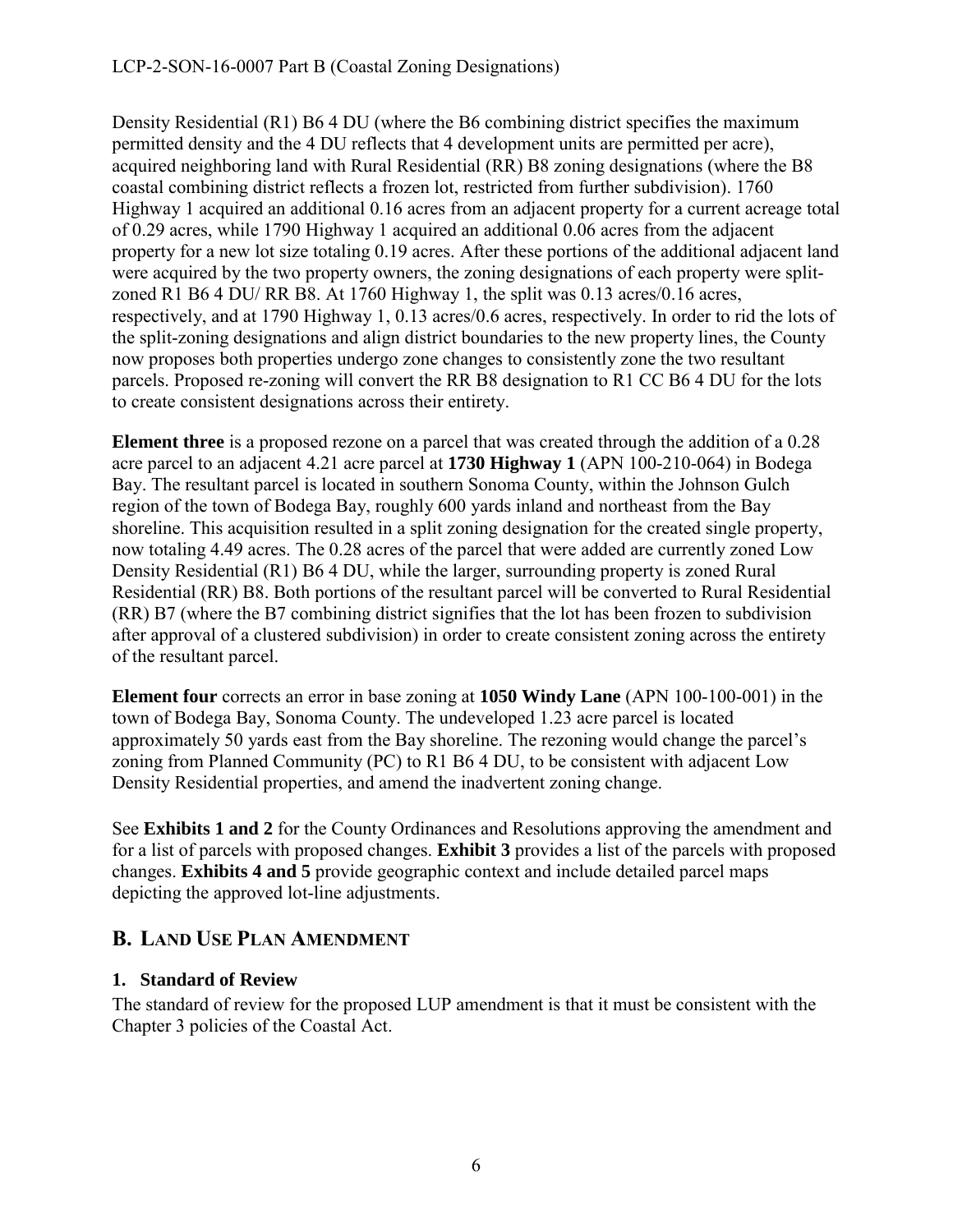#### <span id="page-8-0"></span>**2. Applicable Coastal Act Policies**

As proposed, the amendment impacting **33012 Timber Ridge Road, or element one,** would redesignate a parcel within Sea Ranch from a split land use designation of PQP/Institutional and RRD to entirely PQP/Institutional. The land resources and development policies of the Coastal Act require that Public Facilities not have significant adverse effects on coastal resources. Applicable policies state in relevant part:

*Coastal Act Section 30240 (b). Development in areas adjacent to environmentally sensitive habitat areas and parks and recreation areas shall be sited and designed to prevent impacts which would significantly degrade those areas, and shall be compatible with the continuance of those habitat and recreation areas.* 

*Coastal Act Section 30250 (a). New residential, commercial, or industrial development, except as otherwise provided in this division, shall be located within, contiguous with, or in close proximity to, existing developed areas able to accommodate it or, where such areas are not able to accommodate it, in other areas with adequate public services and where it will not have significant adverse effects, either individually or cumulatively, on coastal resources...* 

#### **3. Consistency Analysis**

The proposed LUP amendment of **element one,** impacting **33012 Timber Ridge Road** involves changing land use designations from split PQP/Institutional and RRD to solely PQP/Institutional, as referenced in the table below.

|                | <b>General Plan Designation</b>     | <b>Parcel Size</b> |
|----------------|-------------------------------------|--------------------|
| <b>Current</b> | POP/Institutional                   | 1.42 acres         |
|                | <b>RRD 160/640</b>                  | $1.45$ acres       |
|                | <b>Proposed</b>   PQP/Institutional | $2.87$ acres       |

**33012 Timber Ridge Road**, Sea Ranch; APN 100-200-034

The at-issue split designation parcel is located in the Sea Ranch community development and currently accommodates public water utility infrastructure, providing residents with increased water storage for fire protection. Prior to its absorption, the 1.45 portion of the parcel was designated Residential, however, it was not collocated with other residential parcels. The proposed change in land use designation of this parcel is consistent with Coastal Act policies assuring the close proximity of public utilities land to service areas. This new land use designation minimizes adverse effects on coastal resources by protecting the parcel's potential for clustered public service-oriented development As per Section 30240 (b) of the Coastal Act, which requires development in areas adjacent to sensitive habitats be designed to minimize impacts to the habitat, the Sea Ranch Water Storage Tank project was sited and designed to minimize impacts on sensitive coastal resources.. Project impacts involving the disturbance of native vegetation, were addressed in Commission's comments on the Mitigated Negative Declaration for the project, and were mitigated for in Sonoma County's Coastal Development Permit approval. Mitigation for disturbance to wetlands, Coast Lily, and Northern Bishop Pine Forest ESHAs involved revegetation with native shrubs and transplanting in accordance with the Forest Management and Monitoring Plan and Landscape Plan. For these reasons, the proposed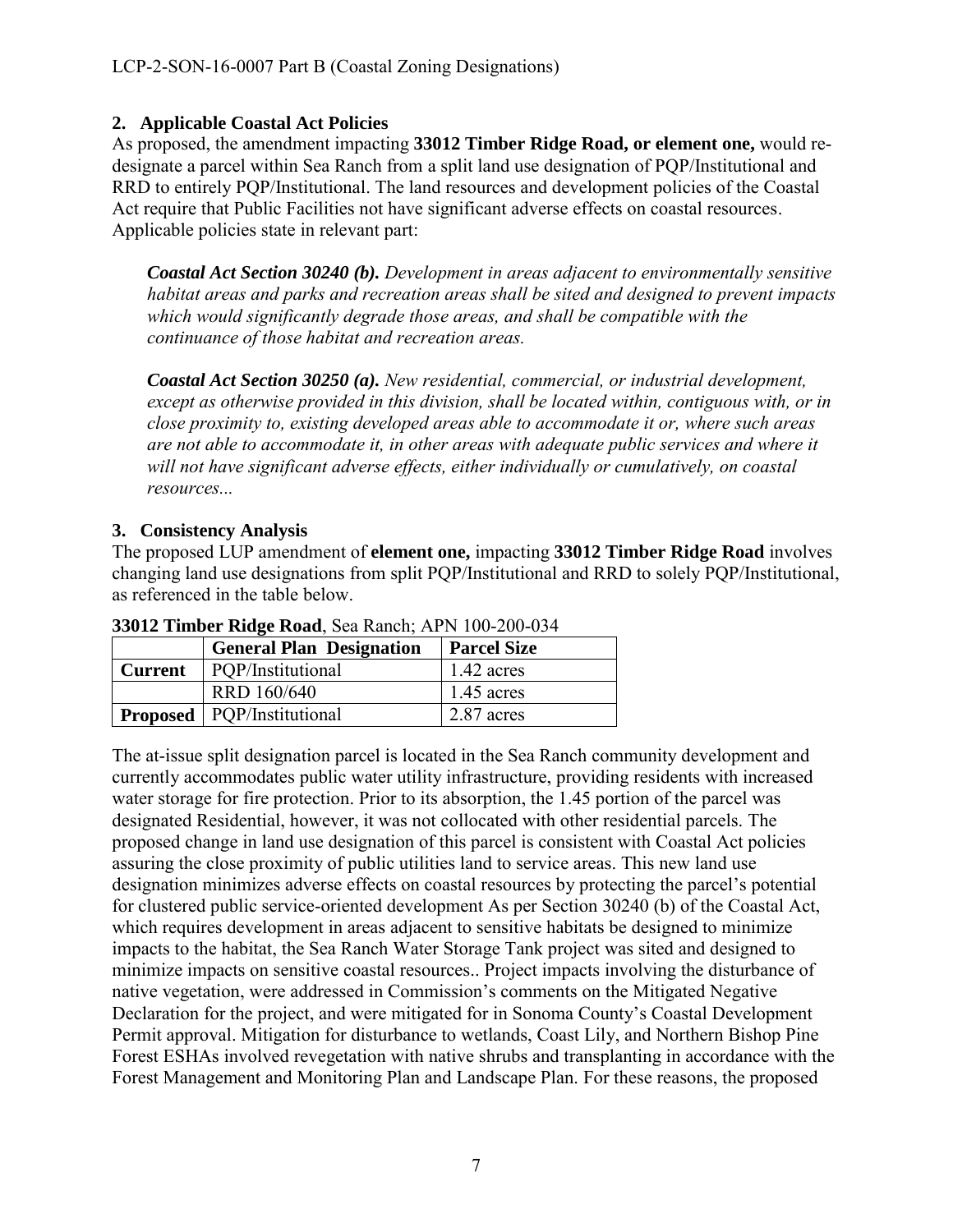re-designation of land use is consistent with the public service accommodating and sensitive habitat protection policies of the Coastal Act, and can be approved as submitted.

# <span id="page-9-0"></span>**C. IMPLEMENTATION PLAN AMENDMENT**

# <span id="page-9-1"></span>**1. Standard of Review**

The standard of review for IP amendments is that they must be consistent with and adequate to carry out the policies of the certified LUP.

# <span id="page-9-2"></span>**2. Applicable Implementation Plan Policies**

The LUP cites Coastal Act Section 30250(a) in the Land Use section as requiring new developments and subdivisions to protect coastal resources and to cluster similar development to minimize impacts. Other LUP policies require that residential uses minimize impacts to coastal resources, especially on land in close proximity to the coast, as is the case with all subject parcels included in this amendment request. Applicable LUP policies include:

*Coastal Act Section 30250 (a) (LUP page 182). New residential, commercial, or industrial development, except as otherwise provided in this division, shall be located within, contiguous with, or in close proximity to, existing developed areas able to accommodate it or, where such areas are not able to accommodate it, in other areas with adequate public services and where it will not have significant adverse effects, either individually or cumulatively, on coastal resources…* 

# *LUP Page 48, Incidental Uses: [allowed]*

*Lot line adjustments not resulting in an increase in the number of lots or in allowable residential densities.* 

# *LUP Page 182, Description of Land Use:*

*The Land Use section of the Coastal Plan formulates development policies that, together with the Land Use Plan maps, indicate the type, location, and intensity of land uses permitted in the Coastal Zone.* 

# *LUP Page 183, Land Use Categories:*

*The Land Use Plan contains fourteen land use categories which are used on the Policy maps. Rural Residential entails very low density residential development from one to twenty acres per dwelling unit. Low Density Residential with densities ranging from one to four units per acre. Where the mapped parcel density unit is 4 units per acre…* 

# <span id="page-9-3"></span>**3. Consistency Analysis**

The proposed IP amendment impacting **33012 Timber Ridge Road in element one** would change the base zoning for the resultant parcel from split Public Facilities and Rural Residential Development to solely Public Facilities, as illustrated in the table below.

**33012 Timber Ridge Road**, Sea Ranch; APN 100-200-034

|         | <b>Zoning Designation</b> | <b>Parcel Size</b> |
|---------|---------------------------|--------------------|
| Current |                           | 1.42 acres         |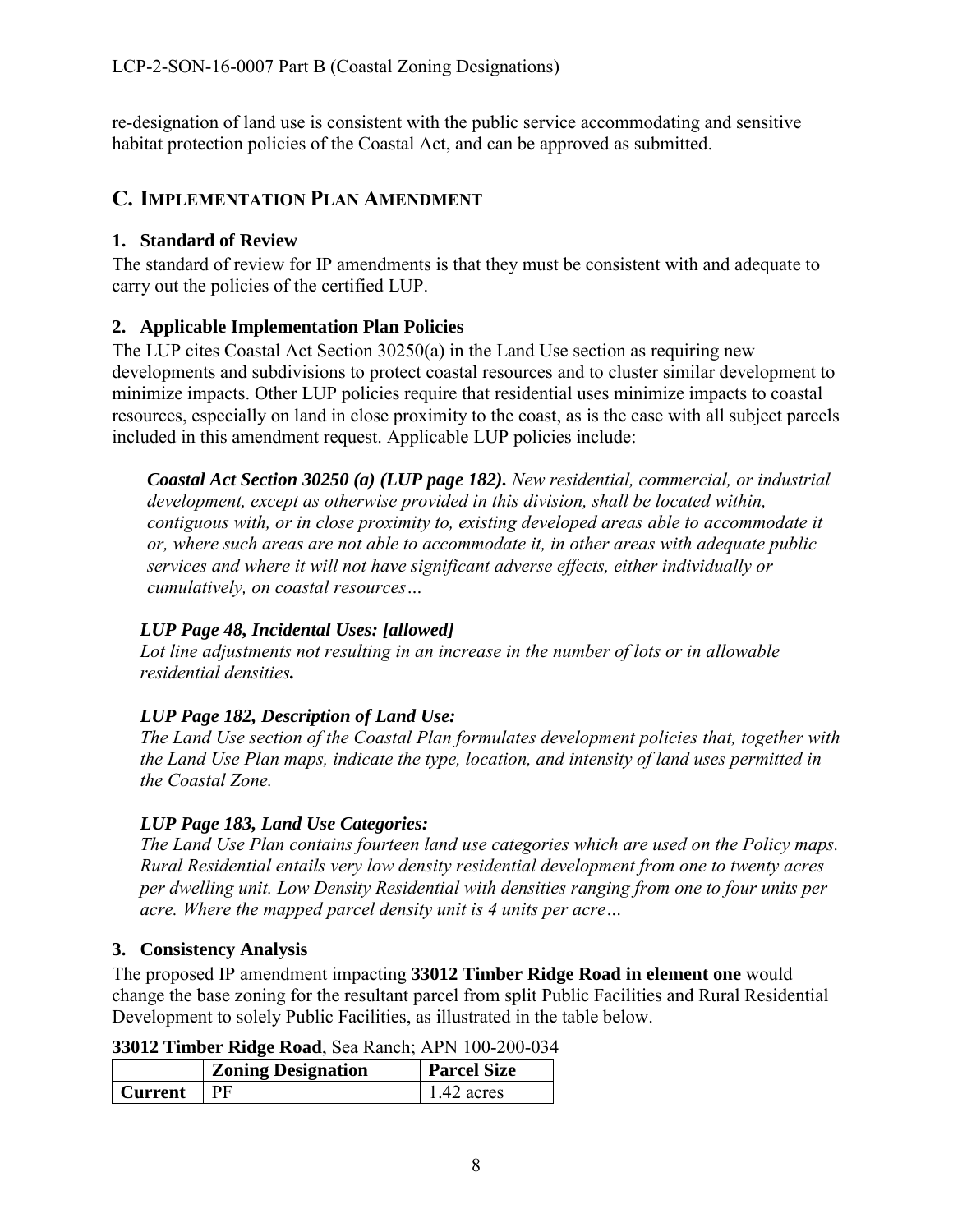|                      | RRD B6 160/640 | $1.45$ acres |
|----------------------|----------------|--------------|
| <b>Proposed</b>   PF |                | 2.87 acres   |

Coastal Act policy 30250(a) applies to this change by requiring that new development be contiguous with existing developed areas, as cited in the Sonoma County's Local Coastal Plan's Description of Land Use section. The proposed zone change for this parcel is consistent with the relevant Coastal Act and Local Coastal Plan policies by assuring that public serving utilities remain concentrated and contiguous with the community served by the utilities.

The proposed zoning change for **1760 and 1790 Highway 1 in element two** recommends to rezone both parcels from split Rural Residential B8 and Low Density Residential B6 4 DU to consistently Low Density Residential B6 4 DU. Although the lot line increases the parcel sizes for both 1760 and 1790, the cumulative size remains less than one acre each. Therefore, the addition of land to the parcels does not affect the development potential on the resultant lots. In fact, the combination of the original lots with the adjacent land lessens the development potential as the previous lots would have allowed 1 dwelling unit each, but now each combined resultant lot will also only allow 1 dwelling unit, as demonstrated in the tables below.

# **1760 Highway 1**, Bodega Bay; APN 100-200-049

| Zoning: R1 B6 4 DU (4 dwelling units per acre $= 10,890$ square feet per unit) |  |  |  |
|--------------------------------------------------------------------------------|--|--|--|
|--------------------------------------------------------------------------------|--|--|--|

|                 | <b>Zoning Designation</b> | <b>Parcel Size</b>                   | Development Potential |
|-----------------|---------------------------|--------------------------------------|-----------------------|
| <b>Current</b>  | $R1$ CC B6 4 DU           | 0.13 acres $(5,662 \text{ sq.ft.})$  | 1 dwelling unit       |
|                 | RR CC B <sub>8</sub>      | 0.16 acres $(7,0001 \text{ sq.ft.})$ | 1 dwelling unit       |
| <b>Proposed</b> | R1 B6 4 DU                | 0.29 acres $(12,632 \text{ sq.ft.})$ | 1 dwelling unit       |

**<sup>1790</sup> Highway 1**, Bodega Bay; APN 100-200-048

Zoning: R1 B6 4 DU (4 dwelling units per acre = **10,890 square feet per unit**)

|                 | <b>Zoning Designation</b> | <b>Parcel Size</b>                  | Development Potential |
|-----------------|---------------------------|-------------------------------------|-----------------------|
| <b>Current</b>  | $R1$ CC B6 4 DU           | 0.13 acres $(5,662 \text{ sq.ft.})$ | 1 dwelling unit       |
|                 | RR CC B <sub>8</sub>      | 0.06 acres $(2,614 \text{ sq.ft.})$ | 1 dwelling unit       |
| <b>Proposed</b> | R1 B6 4 DU                | $0.19$ acres $(8,276$ sq.ft.)       | 1 dwelling unit       |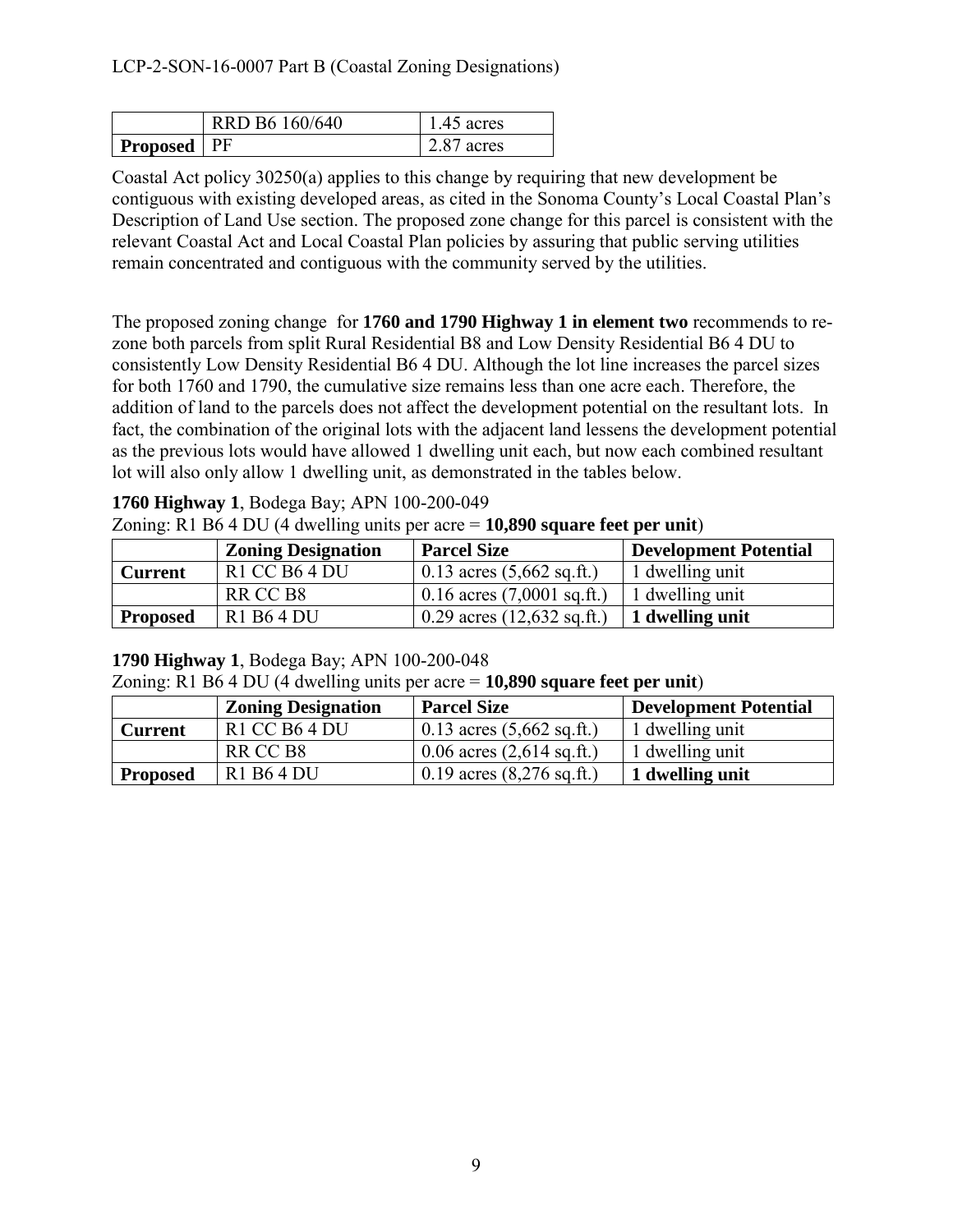Similarly, given that the total footprint of each parcel remains less than an acre in size, the change from Rural to Low Density Residential zoning closes any opportunity for any added intensity of land use through development of additional units. Each of the parcels effectively continues to be frozen from further subdivision, consistent with the B6 coastal combining district. As such, effectuating the proposed rezoning for the respective designations is consistent with and adequate to carry out the referenced LUP policies regarding land use.

Similar to the previous parcels, the IP amendment at **1730 Highway 1, or element 3**, also proposes a rezone of a split-zoned parcel to guarantee a consistent zoning designation across the entirety of the resultant 4.49 acre parcel. With regard to this parcel, the change proposed is from Low Density Residential and Rural Residential to solely Rural Residential zoning, as reflected in the table below.

#### **1730 Highway 1**, Bodega Bay; APN 100-210-064

Zoning: RR B7 (B7 combining district signifies that the lot has been frozen in order to restrict further subdivision of large remaining parcels)

|                 | <b>Zoning Designation</b> | <b>Parcel Size</b> |
|-----------------|---------------------------|--------------------|
| <b>Current</b>  | RR B8                     | 4.21 acres         |
|                 | R1 B6 4 DU                | $0.28$ acres       |
| <b>Proposed</b> | RR B7                     | 4.49 acres         |

The Low Density Residential B6 4 DU zoning allows for an increase in developable units while proposed rezone to the RR B7 combining district effectively freezes the lot to subdivision or creation of any additional units. The proposed change clarifies the intensity of land use permissible on this parcel. Thus, in accordance with LCP Incidental Land Use, Description of Land Use, and Land Use Categories policies aimed at reducing density and subdivision of residential parcels, the new zoning designation will minimize density and can therefore be found consistent with the referenced LUP policies regarding land use.

The proposed IP amendment affecting **1050 Windy Lane, or element 4**, corrects a zoning error that designated the parcel as Planned Community despite its contiguousness with surrounding Low Density Residential parcels. The current zoning is inconsistent with surrounding development and increases development potential on the parcel. The LCP Incidental Land Use policy requires that lot line adjustments do not result in an increase in allowable residential density. Development potential will not increase under R1 zoning as, according to the current zoning designation, the current lot may accommodate a variety of residential and mixed uses while the proposed zoning allows for development of only one dwelling unit, as highlighted in the table below.

| <b>1030 WHILEY LAHE, DOUCED DAY, AT INTUO-TOO-001</b> |                           |                    |                              |  |
|-------------------------------------------------------|---------------------------|--------------------|------------------------------|--|
|                                                       | <b>Zoning Designation</b> | <b>Parcel Size</b> | <b>Development Potential</b> |  |
| <b>Current</b>                                        | PC.                       | $1.23$ acres       | variety                      |  |
| <b>Proposed</b>                                       | R1 B6 4 DU                | $1.23$ acres       | 1 dwelling unit              |  |

**1050 Windy Lane**, Bodega Bay; APN100-100-001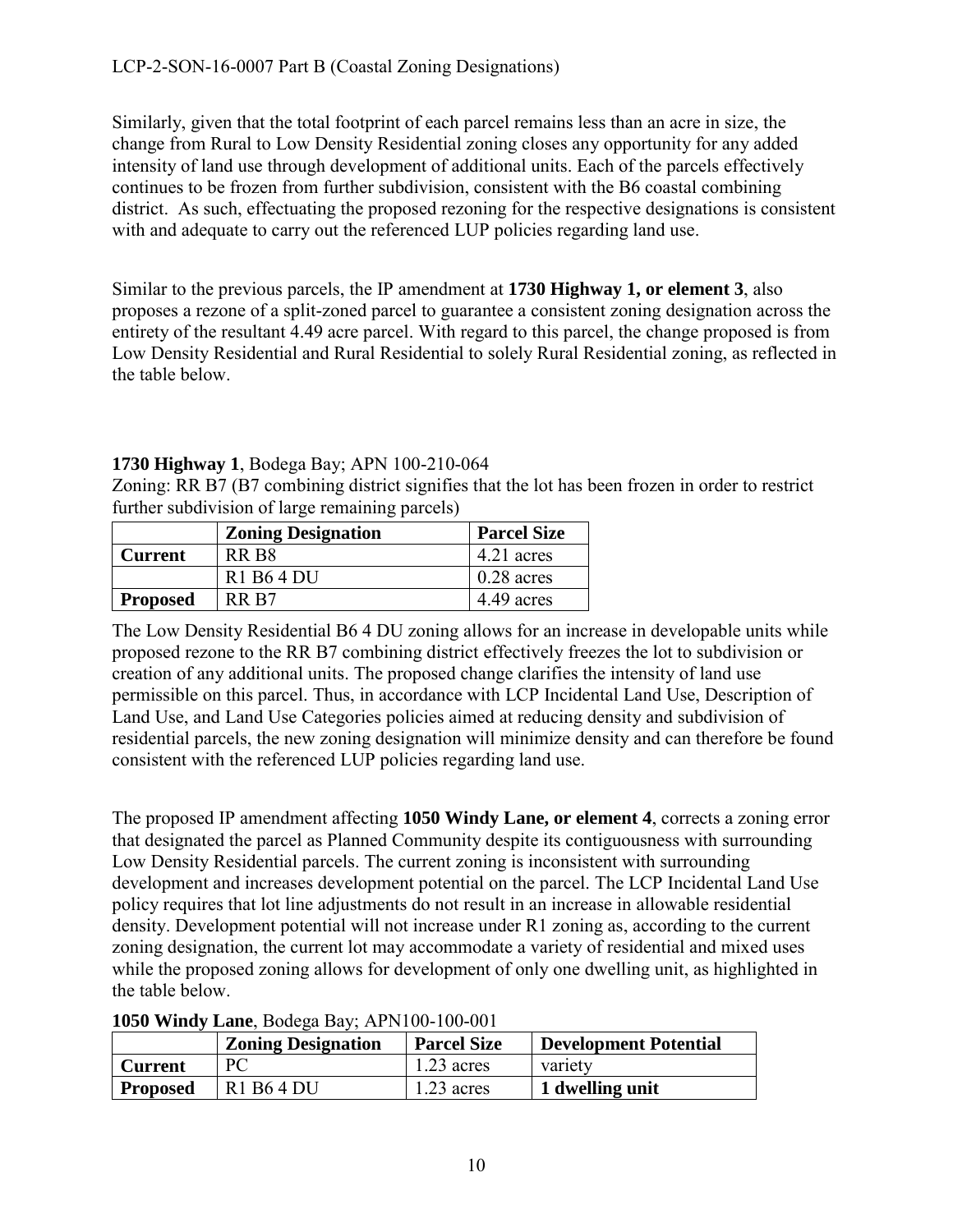Further, the proposed rezone will not impact the nearby PC zoned land, the Harbor View subdivision. As with the previous parcel, this proposed change clarifies the intensity of land use permissible on this parcel, and is therefore adequate to carry out the LUP land use policies.

#### <span id="page-12-0"></span>**4. Conclusion**

The current zoning designations do not reflect approved lot line adjustments for a number of parcels within the Sonoma Coastal zone. Approval of the proposed zoning change zoning designations will both remove split-zoning and bring the aforementioned parcels into conformance with the LUP policies directed at minimizing subdivision of parcels and reducing density on residential lots. Therefore, the proposed zoning changes are consistent with and adequate to carry out the amended LUP.

# <span id="page-12-1"></span>**D. CALIFORNIA ENVIRONMENTAL QUALITY ACT (CEQA)**

The Coastal Commission's review and development process for LCPs and LCP amendments has been certified by the Secretary of Resources as being the functional equivalent of the environmental review required by CEQA. Specifically, Section 21080.9 of the California Public Resources Code – within CEQA – exempts local government from the requirement of preparing an environmental impact report (EIR) in connection with its activities and approvals necessary for the preparation and adoption of a local coastal program. Therefore, local governments are not required to prepare an EIR in support of their proposed LCP amendments, although the Commission can and does use any environmental information that the local government submits in support of its proposed LCP amendments. The Coastal Commission and the Commission's LCP review and approval program has been found by the Resources Agency to be the functional equivalent of the environmental review required by CEQA, pursuant to CEQA Section 21080.5. Therefore the Commission is relieved of the responsibility to prepare an EIR for each LCP or LCP amendment.

Sonoma County, acting as lead CEQA agency, determined that the proposed LCP amendment was categorically exempt from the requirements of Section 15061(b)(3) of the CEQA Guidelines [no significant effect on the environment]. This staff report has discussed the relevant coastal resource issues with the proposal, and concludes that the proposed LCP amendment is not expected to result in any significant adverse impact on the environment. No public comments have been received to date that raised significant environmental points. All above findings are incorporated herein in their entirety by reference.

As such, there are no additional feasible alternatives or feasible mitigation measures available which would substantially lessen any significant adverse environmental effects which approval of the amendment would have on the environment within the meaning of CEQA. Thus, the proposed amendment will not result in any significant environmental effects for which feasible mitigation measures have not been employed consistent with CEQA Section 21080.5(d)(2)(A).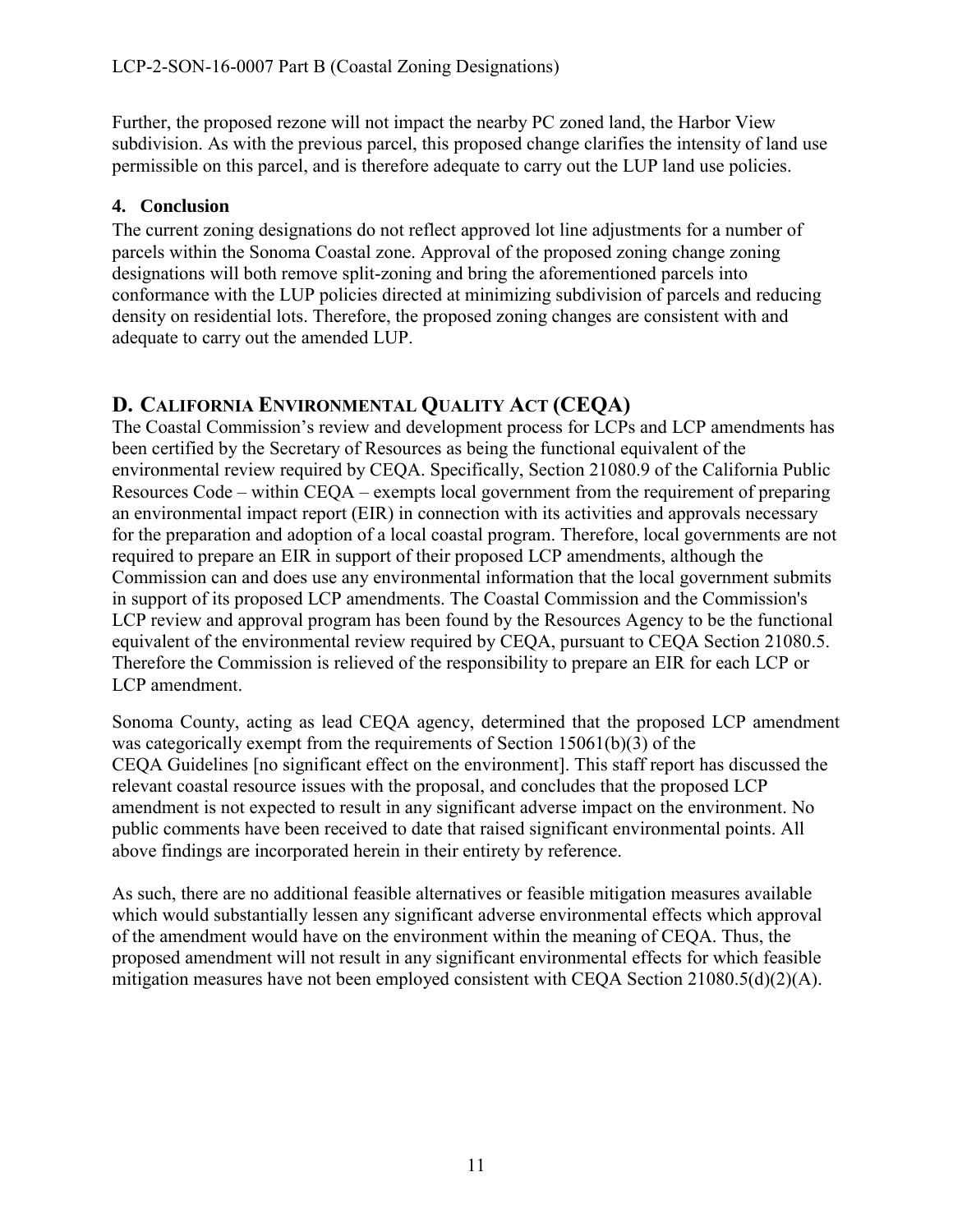#### **Appendix A Substantive File Documents**

1. Sonoma County Final Local Action Notice (PLP12-0002)

2. Coastal Commission staff comment on Sonoma County's Mitigated Negative Declaration for

PLP12-0002, dated December 19, 2012.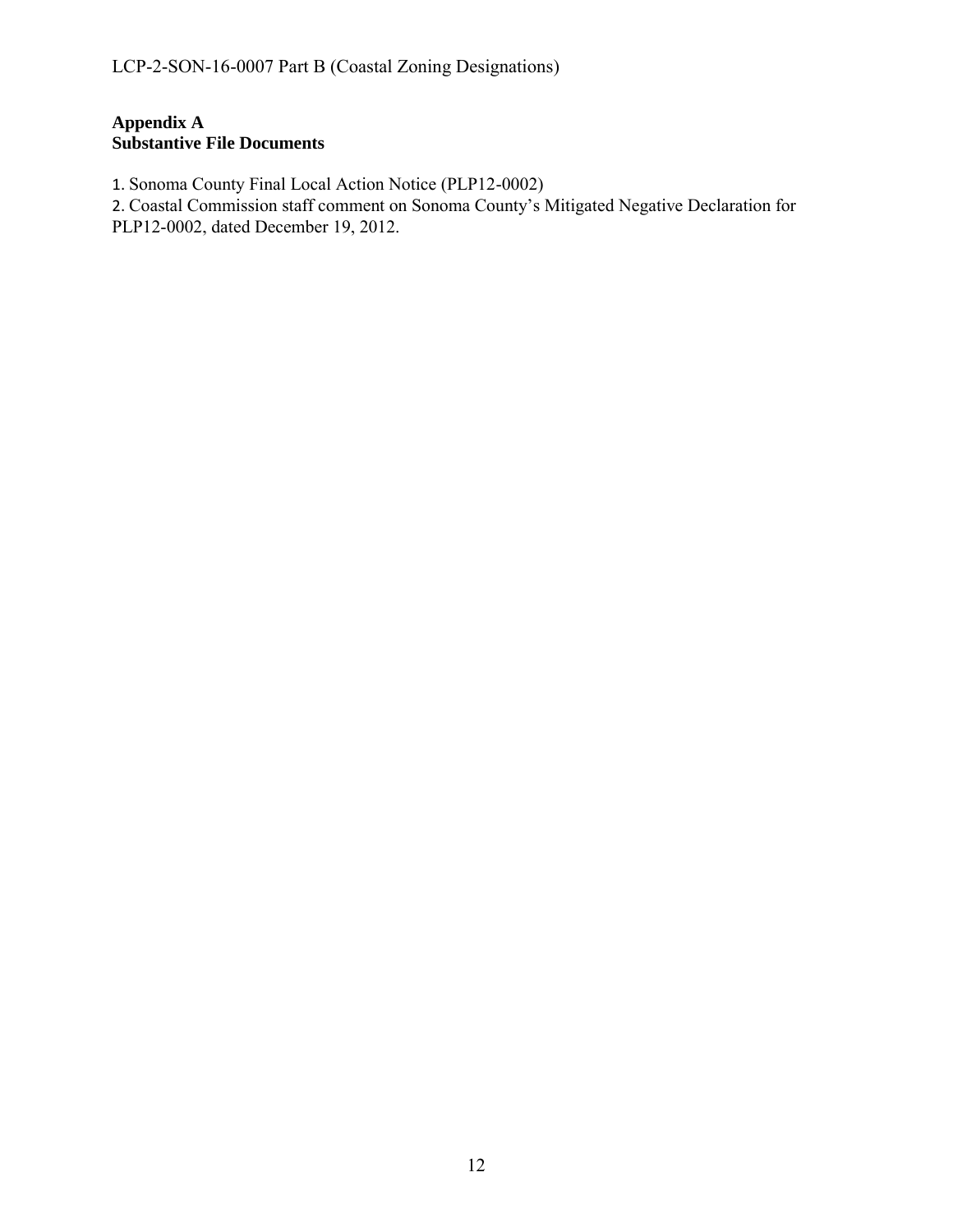<span id="page-14-0"></span>

|                       | County of Sonoma<br>State of California | BY                                            | THE WITHIN INSTRUMENT IS A<br>CORRECT COPY OF THE ORIGINAL<br>ON FILE IN THIS OFFICE<br>ATTEST: JAN 1 4 2016<br>VERONICA A. FERGUSON, Clerk/Secretary<br><b>DEPUTY CLERK/ASST SECRETARY</b> |
|-----------------------|-----------------------------------------|-----------------------------------------------|---------------------------------------------------------------------------------------------------------------------------------------------------------------------------------------------|
| Date: January 5, 2016 |                                         | Item Number: 36<br>Resolution Number: 16-0018 |                                                                                                                                                                                             |
|                       |                                         | i s                                           |                                                                                                                                                                                             |

Resolution of the Board of Supervisors of the County of Sonoma, State of California, finding the project exempt from the California Environmental Quality Act (CEQA), approving amendments to the Coastal Plan and Coastal Zoning Database, and directing the submission of the amendments to the California Coastal Commission for approval.

Whereas, on June 12, 2007, the Board, with a 4-0-1 vote, adopted an amendment to Chapter 26C of the Sonoma County Code (Coastal Zoning Regulations) to establish the Official Zoning Database for the Coastal Zone ("Coastal Zoning Database") to convert the Official Zoning Maps of the County of Sonoma to a Geographic Information System (GIS) digital database to improve accuracy, readability and accessibility (Resolution 07- 0526, Ordinance 5740); and

Whereas, the Permit and Resource Management Department periodically conducts an analysis of the Coastal Zoning Database to indentify discrepancies and improve the accuracy of that database; and

Whereas, the most recent analysis of the Coastal Zoning Database found that 13 parcels, located wholly or partially within the coastal zone boundaries, are not zoned to include the Coastal Combining District; and

Whereas, on November 25, 2014, the Coastal Commission notified the Permit and Resource Management Department that 24 parcels currently zoned CC (Coastal Combining District) are not located within the coastal zone boundary and should be removed from the Coastal Zoning Database and rezoned to eliminate the CC (Coastal Combining zone designation; and

Whereas, the Permit and Resource Management Department researched a property located at 1050 Windy Lane, Bodega Bay (APN 100-100-001) at the request of the property owner and found that the parcel was inadvertently rezoned from R1 (Low Density Residential) to PC (Planned Community) during the manual transmission of zoning data; and

Whereas, a Condition of Approval for a major Lot Line Adjustment (File PLP09-0032) between the properties located at 1760 and 1790 Highw**ac***p.***'n Sowers Bood≯-PNPart B** 200-049 and 100-200-048) required a zone change for the portion of land trans**fexienbit 1**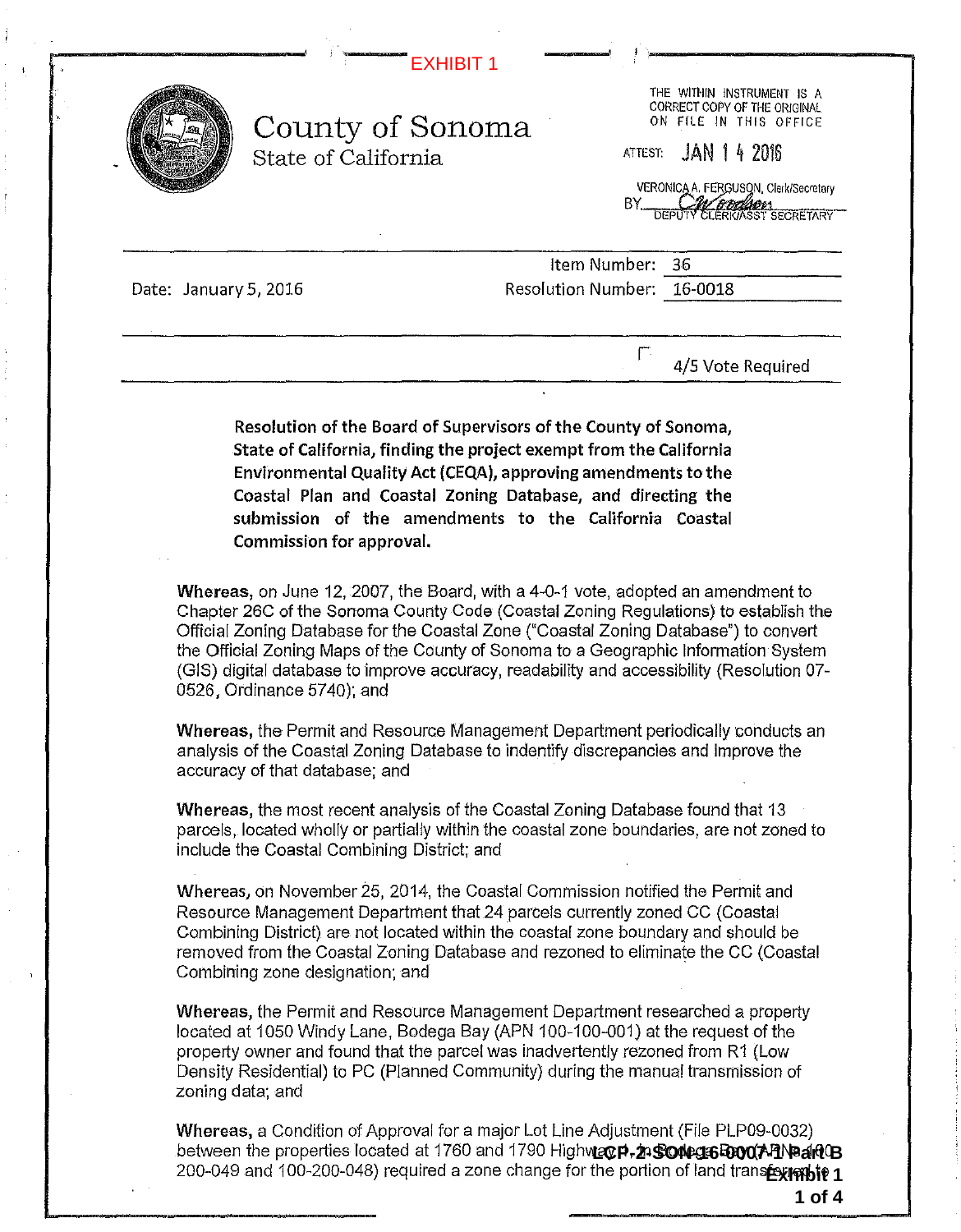Resolution# 16-0018 Date: January 5, 2016 Page 2

ensure that zoning district boundaries coincide with the new property lines; and

r-----------------~-i **l** ·~----------------~·

**Whereas,** a second Condition of Approval for major Lot Line Adjustment (File PLP09- 0032), involving the property located at 1730 Highway 1, in Bodega Bay (APN 100-210- 064), required a zone change to B7 (Frozen Lot Size) in order to preclude an increase in overall subdivision potential as a result of the parcel reconfiguration; and

**Whereas,** a Condition of Approval for a minor Lot Line Adjustment (File PLP13-0009) between the properties located at 33012 and 33095 Timber Ridge Road, The Sea Ranch (APNs 122-200-029 and 122-200-030) required an amendment to the General Plan and a zone change for the portion of land transferred and an amendment to the Coastal Plan is necessary to ensure that land use and zoning district boundaries coincide with the new property lines; and

**Whereas,** the Permit and Resource Management Department periodically submits technical errors and discrepancies in zoning and the General Plan land use designations to the Board of SuperVisors for correction; and

**Whereas,** since June 8, 2010, the Board of Supervisors has adopted four sets of technical corrections to the Zoning Code, the Official Zoning Database, the General Plan, Local Coastal Plan, and Coastal Zoning Database; and

**Whereas,** the Permit and Resource Management Department is also proposing to consolidate routine zone changes required as conditions of previously approved projects and process them with the technical corrections for increased efficiency; and

**Whereas,** in accordance with the provisions of law, for each of the above projects a notice of public hearing was published in a newspaper of general circulation and mailed to all owners of property that would be affected by the project; and

**Whereas,** the California Coastal Act requires a resolution adopted by the legislative body formally submitting an ordinance for certification by the Coastal Commission; and

**Whereas,** in accordance with the provisions of law, the Planning Commission held a public hearing on October 15, 2015, at which time all interested persons were given an opportunity to be heard; and

**Whereas,** by a 5-0 vote, the Planning Commission adopted Resolution number 15-007 recommending that the Board of Supervisors find the project to be exempt from CEQA and approve the fifth set of technical corrections including amendments to the Coastal Zoning Database.

**Now, Therefore, be it Resolved** that the Board of Supervisors, having considered all materials, file information, all public comments, and all reports from staff, and the proposed Ordinance does make the following findings:

- 1. The proposed amendments are necessary to correct inaccuracies, resolve inconsistencies, and make other minor corrections to the Coastal Zoning Database to ensure the accuracy and reliability of the planning information on which the public relies. **LCP-2-SON-16-0007-1 Part B**
- 2. The proposed amendments are consistent and compatible with **Exhibit 1 2 of 4**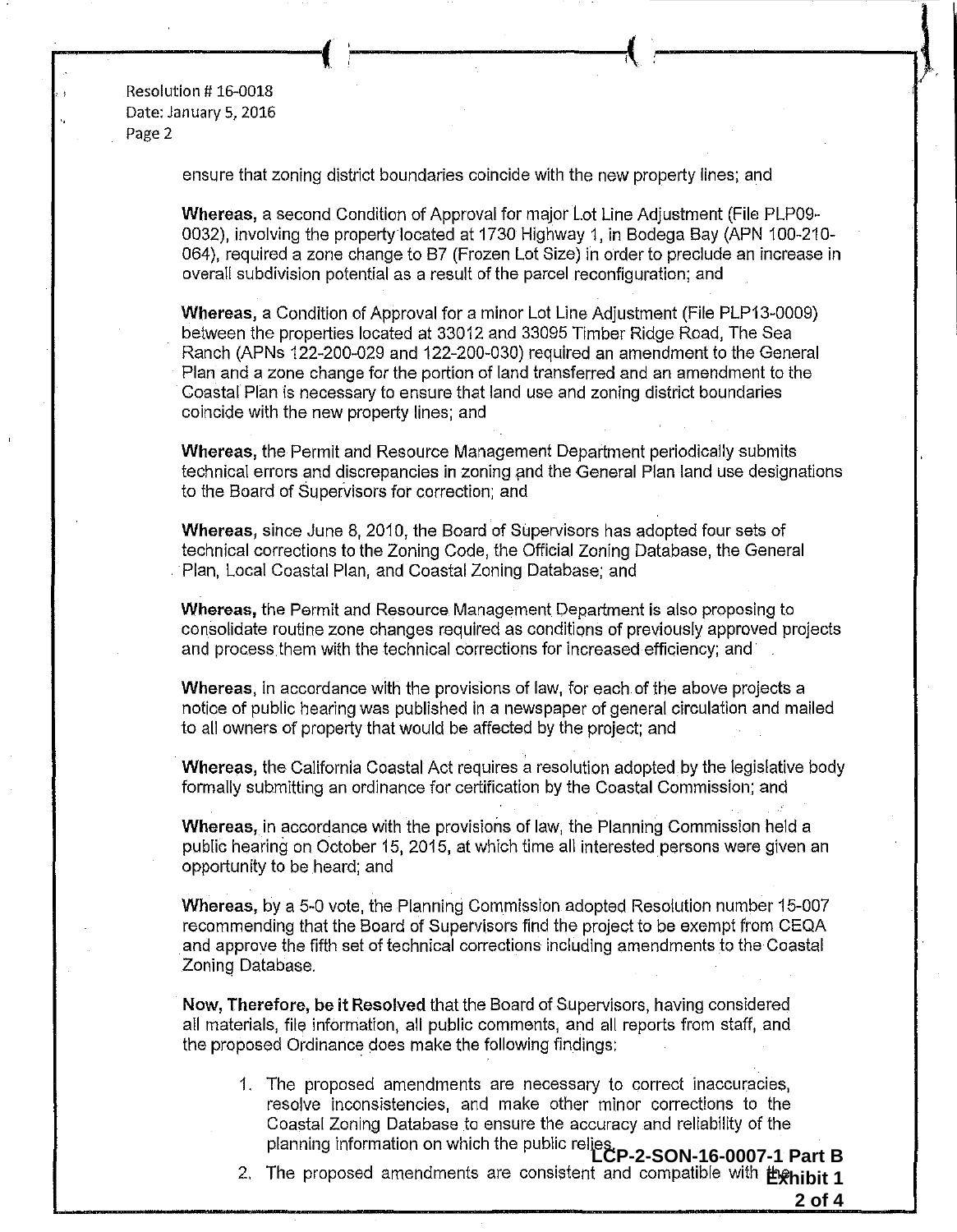Resolution# 16-0018 Date: January 5, 2016 Page 3

> Sonoma County General Plan and Local Coastal Plan in that the changes include technical corrections and minor, inconsequential changes being undertaken to ensure consistency with the Local Coastal Plan and land use maps and are consistent with the purpose and intent of the Coastal Act.

- 3. The proposed amendments are non-substantive in nature and will not change the development potential that would otherwise be allowed by the Local Coastal Plan.
- 4. The project includes minor changes to zoning needed to implement the conditions of a previously approved lot line adjustment required to ensure consistency with the County Subdivision Ordinance (Sonoma County Code, Chapter 25).
- 5. The project is exempt from the California Environmental Quality Act under the General Rule, Section 15061(b)(3), as it can be seen with certainty that the project will not have a significant effect on the environment because the proposed changes to the Coastal Zoning Database are proposed to correct inaccuracies, resolve inconsistencies, and make other minor corrections needed to ensure the accuracy and reliability of the County's zoning information. Zone changes proposed to satisfy conditions of previously approved projects will not result in any physical change to land or increase development potential and have been imposed to ensure compliance with the Sonoma County Subdivision Ordinance (Sonoma County Code, Chapter 25); and

Be It **Further** Resolved that based on the foregoing findings and determinations and the record of these proceedings, the Board declares and orders as follows:

- 1. Amendments to the General Plan are approved as part of the first amendments of the General Plan Land Use Element for 2016.
- 2. The Proposed project is approved as follows:
	- a. Amendment to General Plan Land Use of a portion of the property located at 33012 Timber Ridge Road (APN 122-200-034) from Resource and Rural Development to Public Quasi Public; a Coastal Plan Land Use Amendment from Timber to Public!Quasi-Public; a Zone Change from Resource and Rural Development to Public Facilities as required by the conditions of approval for lot line adjustment (PLP12-0002).
	- b. Changes to the Coastal Zoning Database as shown in Coastal Ordinance, Exhibit A; and

Be **It** Further Resolved that the Board authorizes staff to submit amendments to the Coastal Zoning Database forthwith to the California Coastal Commission for certification.

Be It Further Resolved that the County of Sonoma will carry out the above Sonoma County Local Coastal Program Amendments in a manner fully consistent with the California Coastal Act (Coastal Act Section 30510) and **that these concretion of Part B** place automatically upon Coastal Commission certification. **Exhibit 1** 

'·--------..,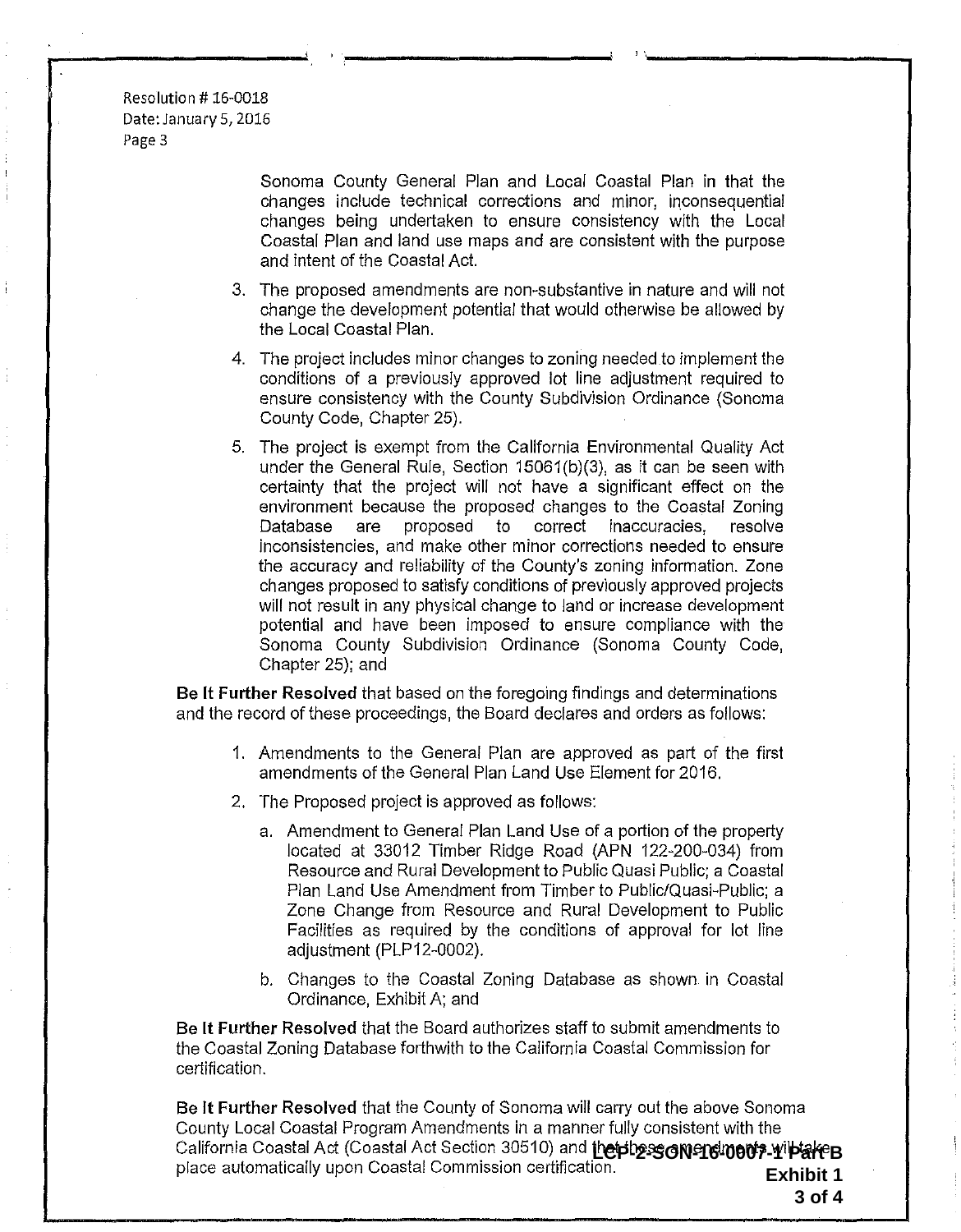Resolution #16-0018 Date: January 5, 2016 Page 4

> **Be It Further Resolved** that the Board of Supervisors designates the Clerk of the Board as the custodian of the documents and other material which constitute the record of proceedings upon which the decision herein is based. These documents may be found at the office of the Clerk of the Board, 575 Administration Drive, Room 100-A, Santa Rosa, California 95403.

**<sup>I</sup>-------.J ,-----------1,** .'- !

/·

#### **Supervisors:**

| Gorin: Aye | Rabbitt: Aye | Zane: Aye | Gore: Aye   | Carrillo: Aye |
|------------|--------------|-----------|-------------|---------------|
| Ayes: $5$  | Noes: 0      |           | Absent: 0   | Abstain: 0    |
|            |              |           | So Ordered. |               |

**LCP-2-SON-16-0007-1 Part B Exhibit 1 4 of 4**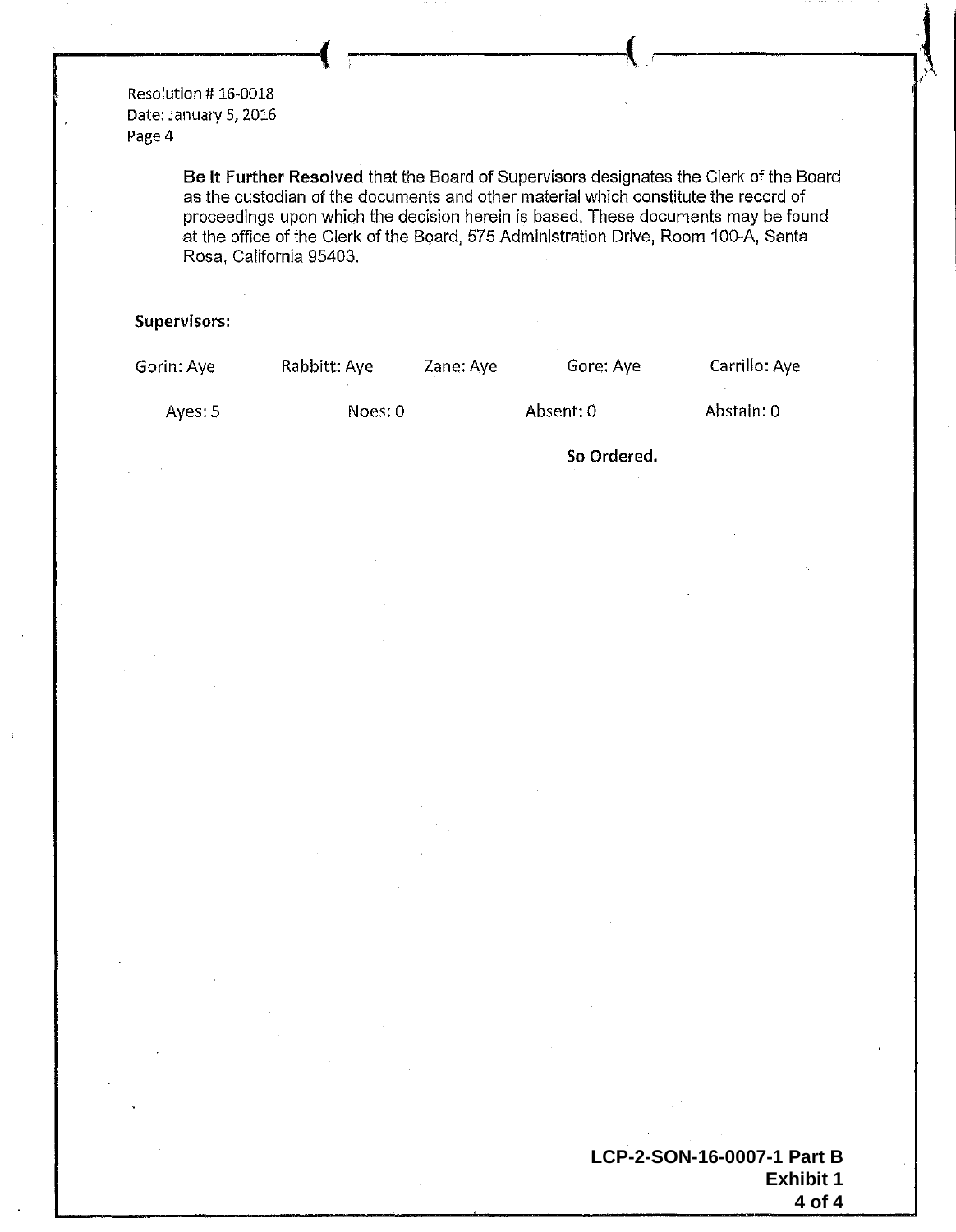#### **ORDINANCE NO. 6141**

<span id="page-18-0"></span>AN ORDINANCE OF THE BOARD OF SUPERVISORS, COUNTY OF SONOMA, STATE OF CALIFORNIA, AMENDING THE OFFICIAL ZONING DATABASE FOR THE COASTAL ZONE ("COASTAL ZONING DATABASE") TO CORRECT TECHNICAL ERRORS AND TO IMPLEMENT MINOR ZONE CHANGES REQUIRED AS CONDITIONS OF PRIOR PROJECT APPROVALS.

The Board of Supervisors of the County of Sonoma, State of California, ordains as follows:

SECTION 1: The Official Zoning Database for the Coastal Zone ("Coastal Zoning Database") of the County, adopted by the Board of Supervisors on June 12, 2007, is amended by reclassifying certain real property from the existing zoning designations to the zoning designations set forth in Exhibit "A" attached hereto and incorporated herein by this reference. The Board hereby finds these changes to be consistent with the Sonoma County General Plan and Local Coastal Plan. The Director of the Permit and Resource Management Department is directed to reflect these amendments to the Coastal Zoning Database as shown in attached Exhibit "A" (ZCE13-0016).

SECTION II: This project is exempt from the California Environmental Quality Act under the General Rule, Section 15061(b)(3), as it can be seen with certainty that the project will not have a significant effect on the environment because the proposed changes to the Coastal Zoning Database are proposed to correct errors and inaccuracies, resolve inconsistencies, and make other minor corrections needed to ensure the accuracy and reliability of the County's zoning information. Zone changes proposed to satisfy conditions of previously approved projects will not result in any physical change to land or increase development potential and have been imposed to ensure compliance with the Sonoma County Subdivision Ordinance (Sonoma County Code, Chapter 25).

SECTION Ill: If any section, subsection, sentence, clause or phrase of this Ordinance is for any reason held to be unconstitutional and invalid, such decision shall not affect the validity of the remaining portion of this Ordinance. The Board of Supervisors hereby declares that it would have passed this Ordinance and every section, subsection, sentence, clause or phrase thereof, irrespective of the fact that any one or more sections, subsections, sentences, clauses or phrases be declared unconstitutional or invalid.

SECTION IV. This Ordinance shall be and the same is hereby declared to be in full force and effect automatically on the date following California Coastal Commission certification, and shall be carried out in a manner fully consistent with the California Coastal Act. This item involves an amendment to the Local Coastal Program and is not effective until and unless approved by the California Coastal Commission.

SECTION V. This ordinance shall be published once before the expiration of fifteen (15) days after said passage, with the names of the Supervisors voting for or against the same, in The Press Democrat, a newspaper of general circulation published in the County of Sonoma, State of California.

In regular session of the Board of Supervisors of the County of Sonoma, passed and adopted this 5th day of January 2016, on regular roll call of the members of said Board by the following vote:

SUPERVISORS:

|                  | Carrillo: Ave                            | Gore: Aye | Rabbitt: Aye Zane: Aye | Gorin: Ave |
|------------------|------------------------------------------|-----------|------------------------|------------|
|                  | Abstain: 0<br>LCP-2-SON-16-0007-1 Part B | Absent: 0 | Noes: 0                | Ayes: 5    |
| <b>Exhibit 2</b> |                                          |           |                        |            |
| 1 of 2           |                                          |           |                        |            |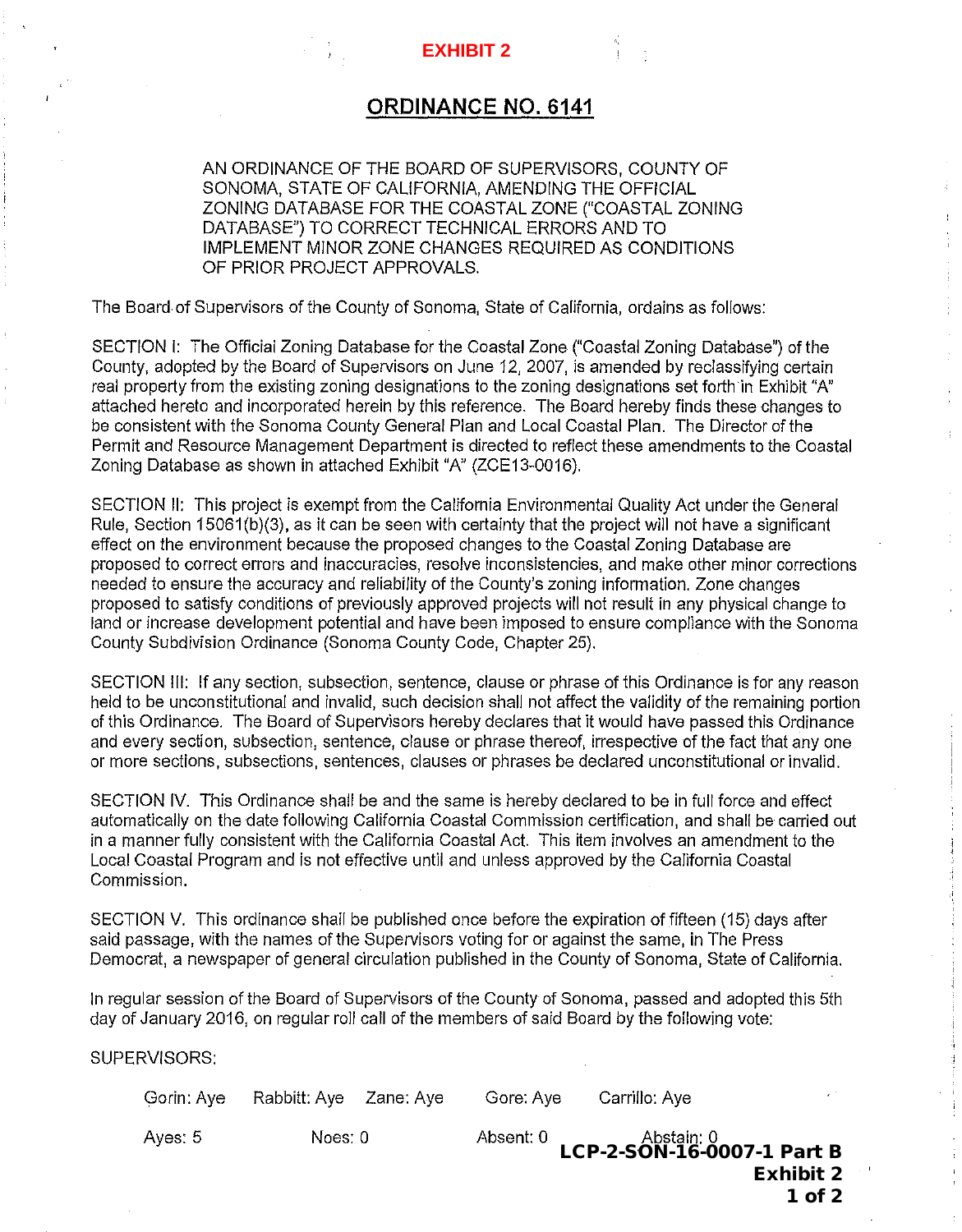WHEREUPON, the Chair declared the above and foregoing ordinance duly adopted and

SO ORDERED

Chair, Board of Supervisors  $\check{\mathrm{c}}$ ounty of Sonoma $\check{\mathrm{c}}$ 

ATTEST: Veronica A. Ferguson

by govanne epstein

Veronica A. Ferguson Clerk of the Board of Supervisors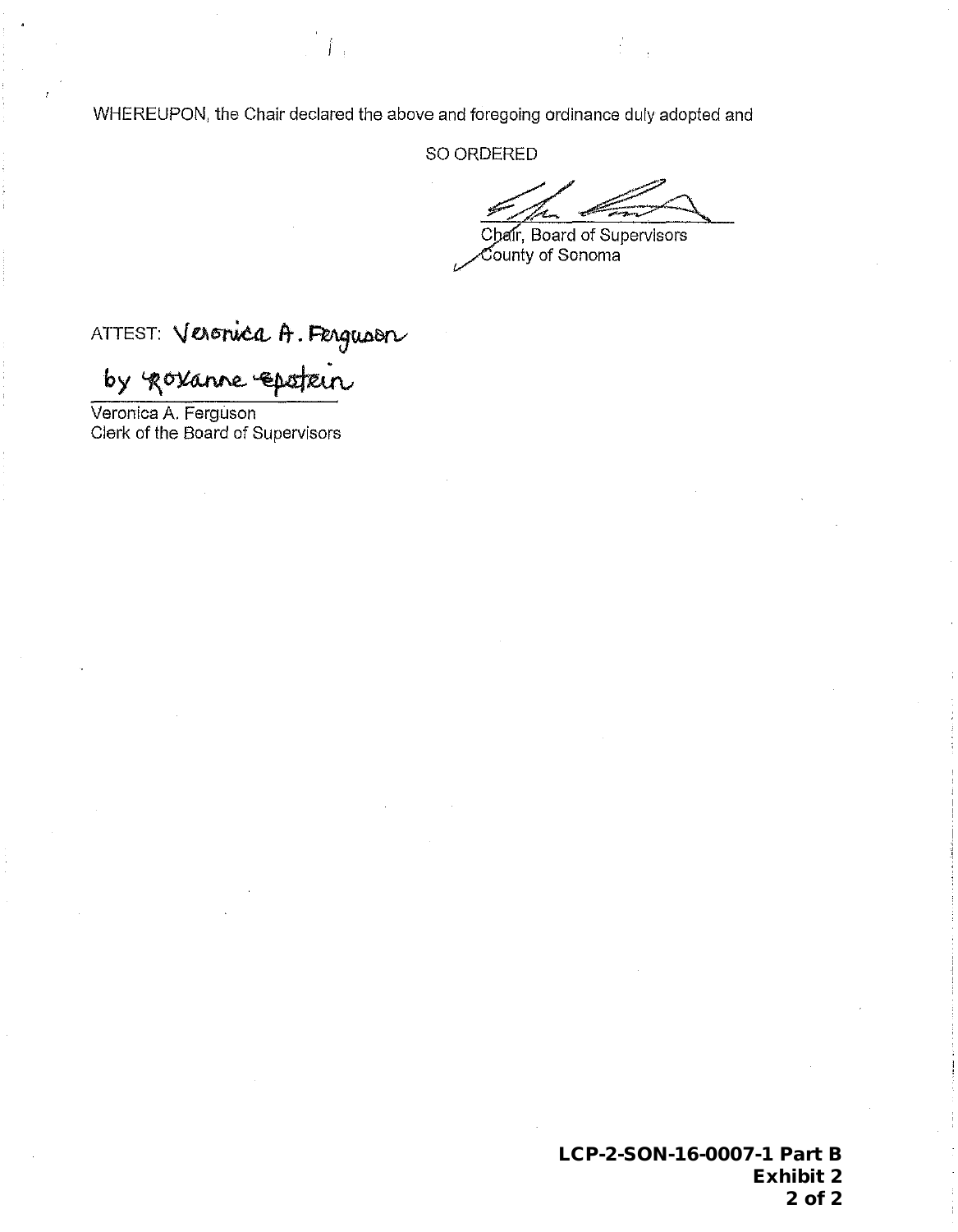#### **Exhibit 3** List of parcels with proposed changes

<span id="page-20-0"></span>

|                 | 33012 Timber Ridge Road, Sea Ranch |                    |
|-----------------|------------------------------------|--------------------|
| APN 100-200-034 |                                    |                    |
|                 | <b>General Plan Designation</b>    | <b>Parcel Size</b> |
| <b>Current</b>  | <b>PQP</b>                         | 1.42 acres         |
|                 | RRD 160/640                        | 1.45 acres         |
| <b>Proposed</b> | <b>PQP</b>                         | $2.87$ acres       |
| <b>AND</b>      |                                    |                    |
|                 | <b>Zoning Designation</b>          | <b>Parcel Size</b> |
| lCurrent        | PFCC                               | $\Delta$ ? acres   |

| <b>Current</b>  | PF CC          | $1.42$ acres      |
|-----------------|----------------|-------------------|
|                 | RRD B6 160/640 | $\sqrt{45}$ acres |
| <b>Proposed</b> | PF CC          | $2.87$ acres      |
|                 |                |                   |

| 1760 Highway 1, Bodega Bay |                           |                    |
|----------------------------|---------------------------|--------------------|
| APN 100-200-049            |                           |                    |
|                            | <b>Zoning Designation</b> | <b>Parcel Size</b> |
| <b>Current</b>             | R1 CC B64 DU              | $0.13$ acres       |
|                            | RR CC B8                  | $0.16$ acres       |
| <b>Proposed</b>            | R1 B6 4 DU                | $0.29$ acres       |

| 1790 Highway 1, Bodega Bay |                           |                    |  |
|----------------------------|---------------------------|--------------------|--|
| APN 100-200-048            |                           |                    |  |
|                            | <b>Zoning Designation</b> | <b>Parcel Size</b> |  |
| <b>Current</b>             | R1 CC B64 DU              | $0.13$ acres       |  |
|                            | RR CC B8                  | $0.06$ acres       |  |
| <b>Proposed</b>            | R1 B64 DU                 | $0.19$ acres       |  |

| 1730 Highway 1, Bodega Bay |                           |                    |
|----------------------------|---------------------------|--------------------|
| APN 100-210-064            |                           |                    |
|                            | <b>Zoning Designation</b> | <b>Parcel Size</b> |
| <b>Current</b>             | RR CC B8                  | $4.21$ acres       |
|                            | $R1$ CC B64 DU            | $0.28$ acres       |
| <b>Proposed</b>            | RR CC B7                  | $4.49$ acres       |

| 1050 Windy Lane, Bodega Bay |                                       |                    |
|-----------------------------|---------------------------------------|--------------------|
| APN100-100-001              |                                       |                    |
|                             | <b>Zoning Designation</b>             | <b>Parcel Size</b> |
| <b>Current</b>              | PС                                    | $1.23$ acres       |
| <b>Proposed</b>             | R <sub>1</sub> CC B <sub>6</sub> 4 DU | $1.23$ acres       |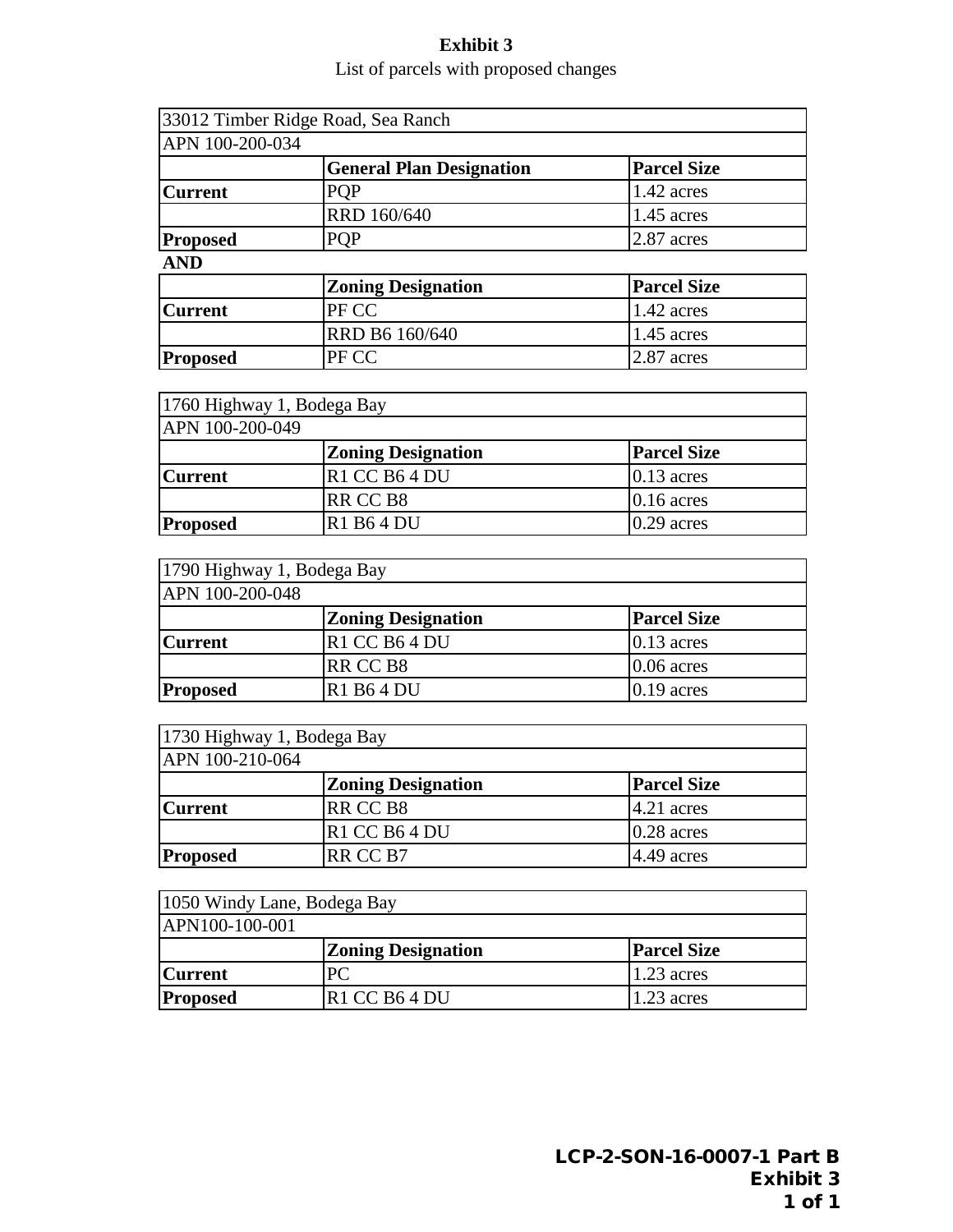<span id="page-21-0"></span>

LCP-2-SON-16-0007-1 Part B Exhibit 4 1 of 1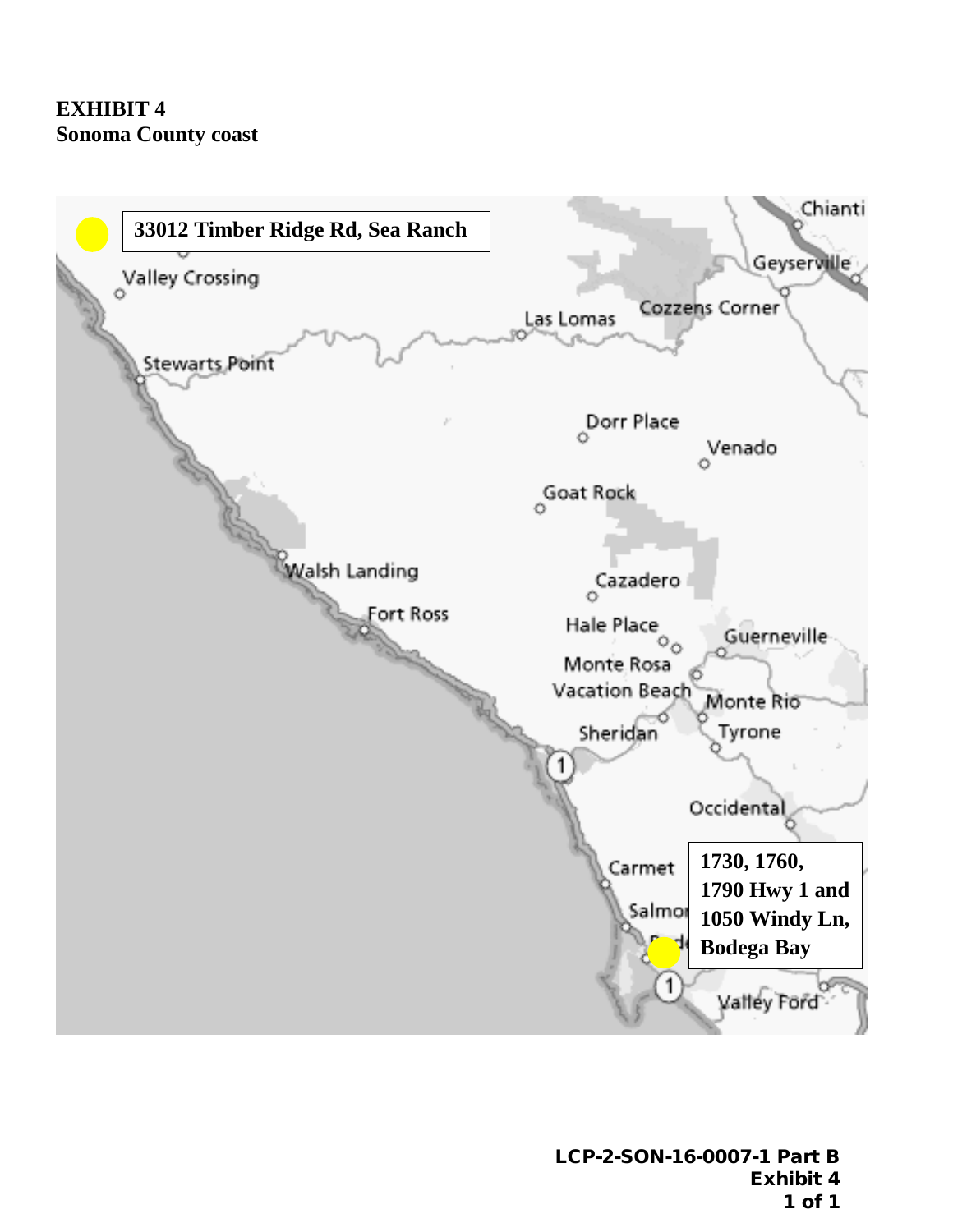# <span id="page-22-0"></span>**EXHIBIT 5: 33012 Timber Ridge Rd, Sea Ranch Element 1**

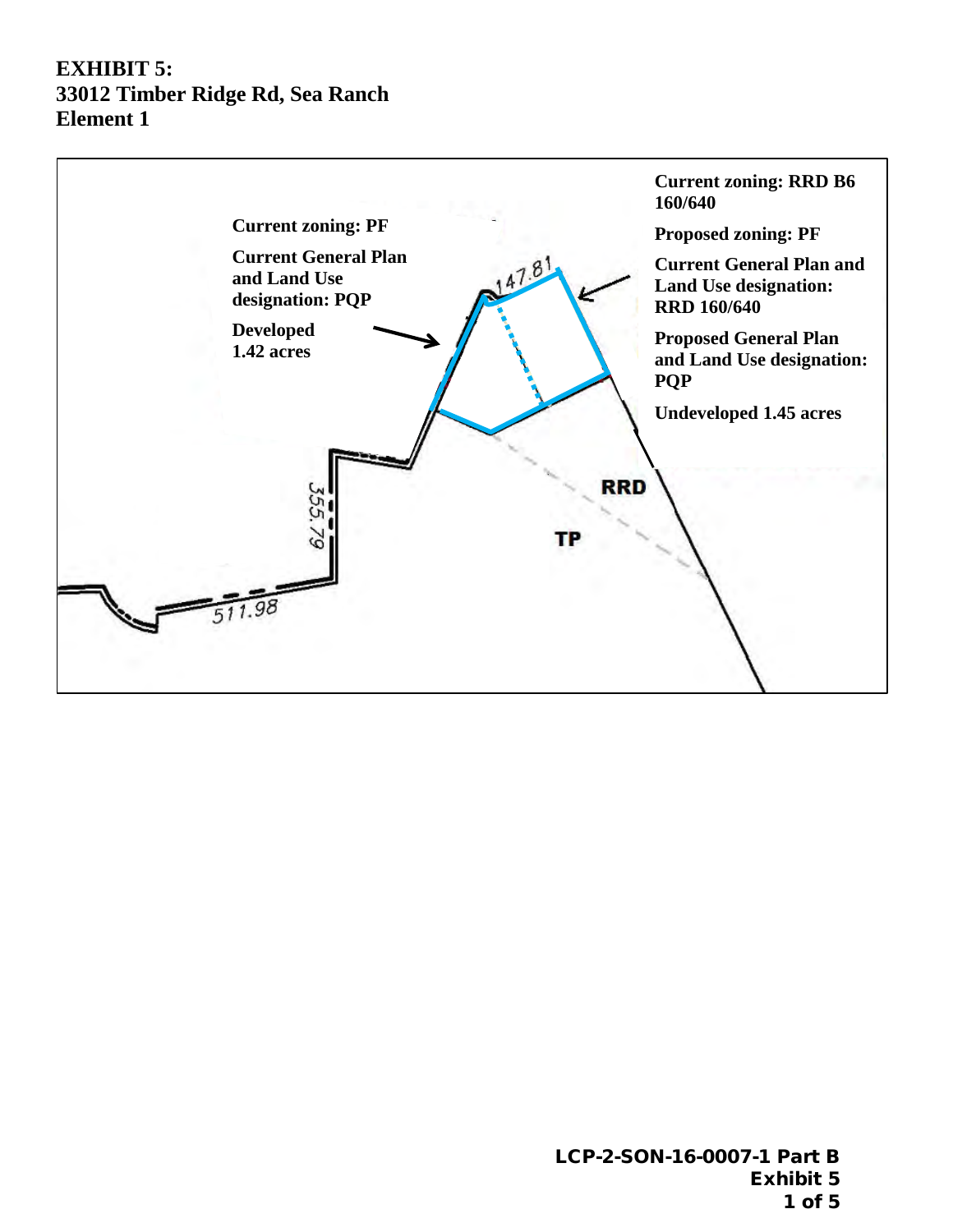# **EXHIBIT 5: 1760 Highway 1, Bodega Bay Element 2**

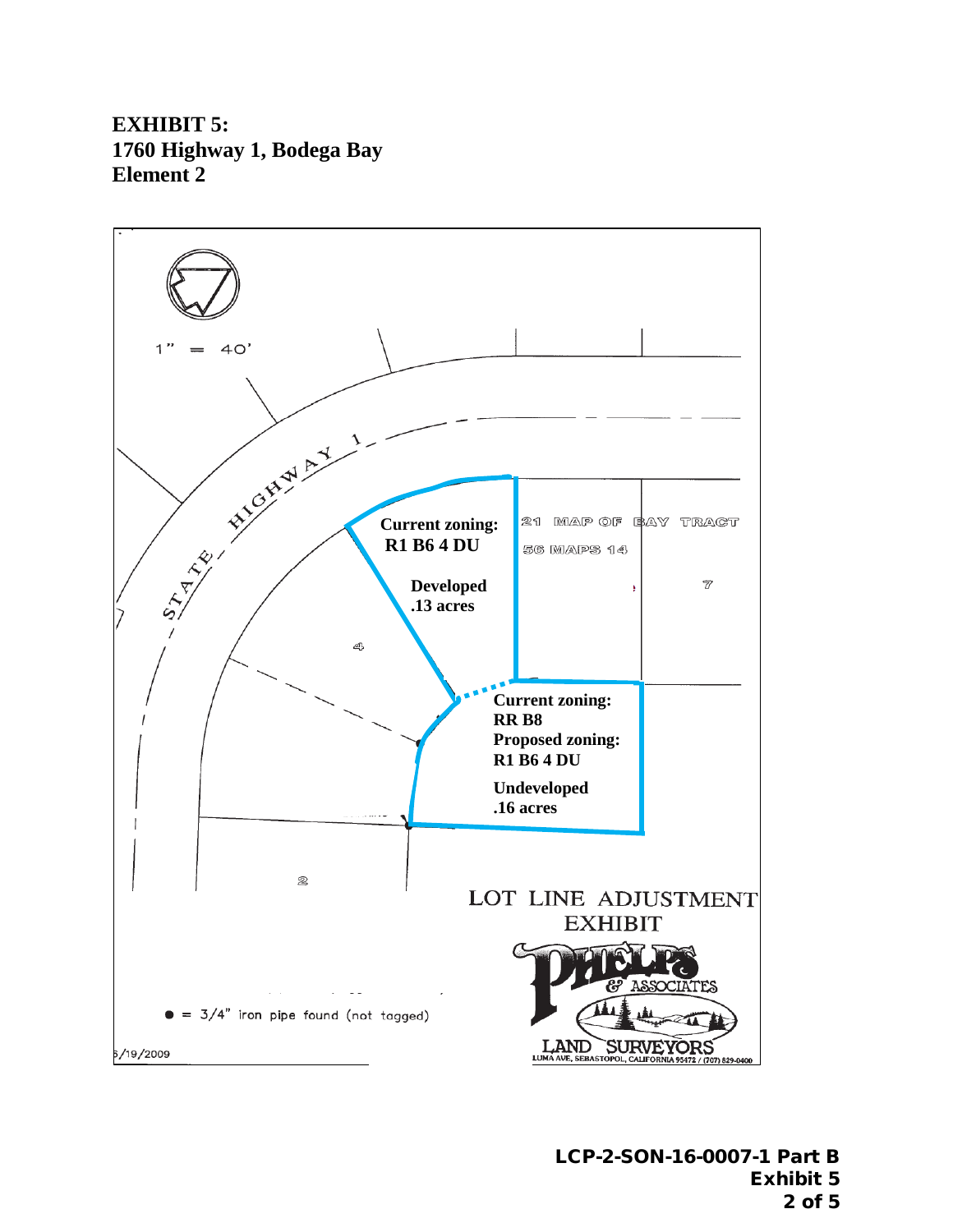# **EXHIBIT 5: 1790 Highway 1, Bodega Bay Element 2**

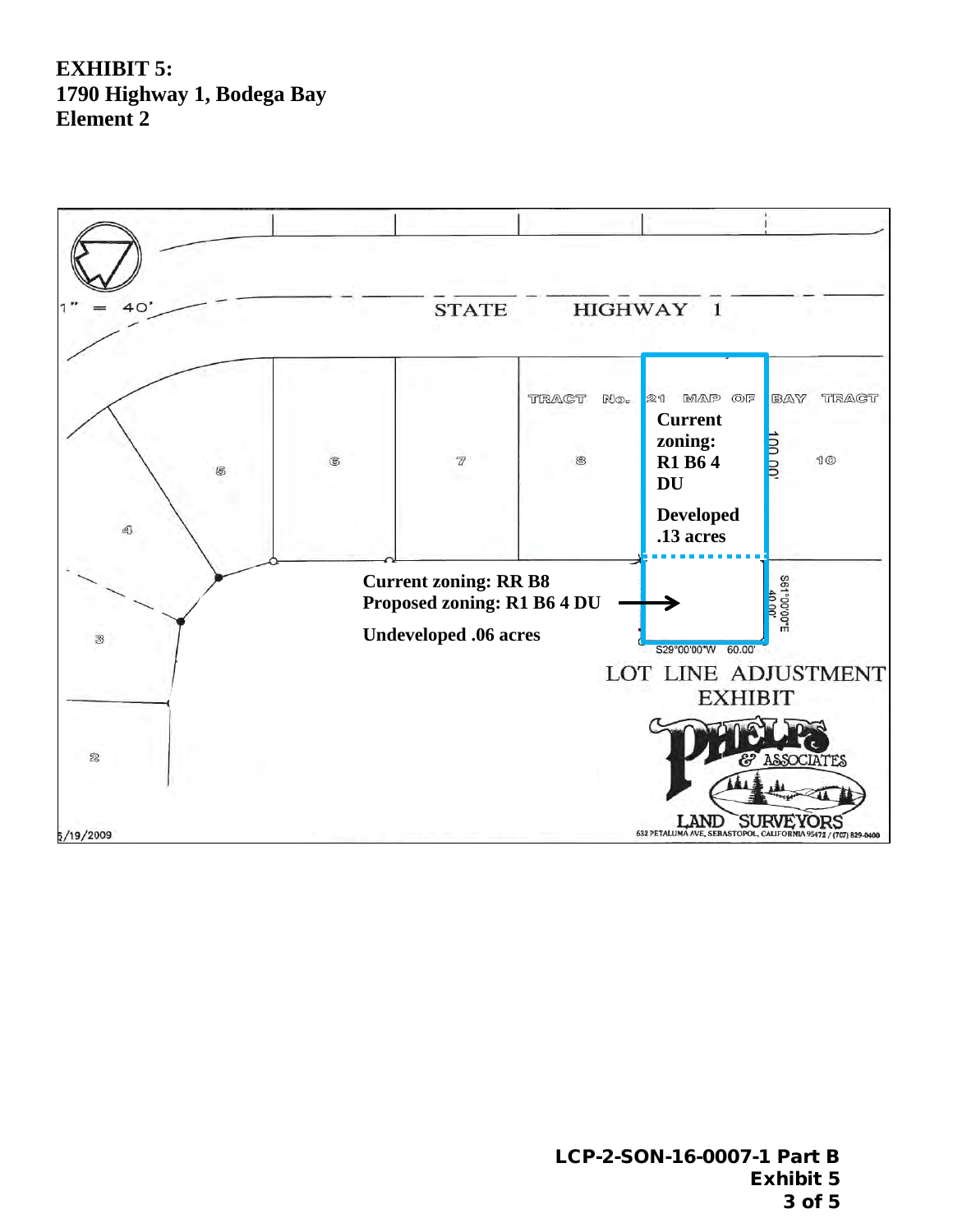# **EXHIBIT 5: 1730 Highway 1, Bodega Bay Element 3**

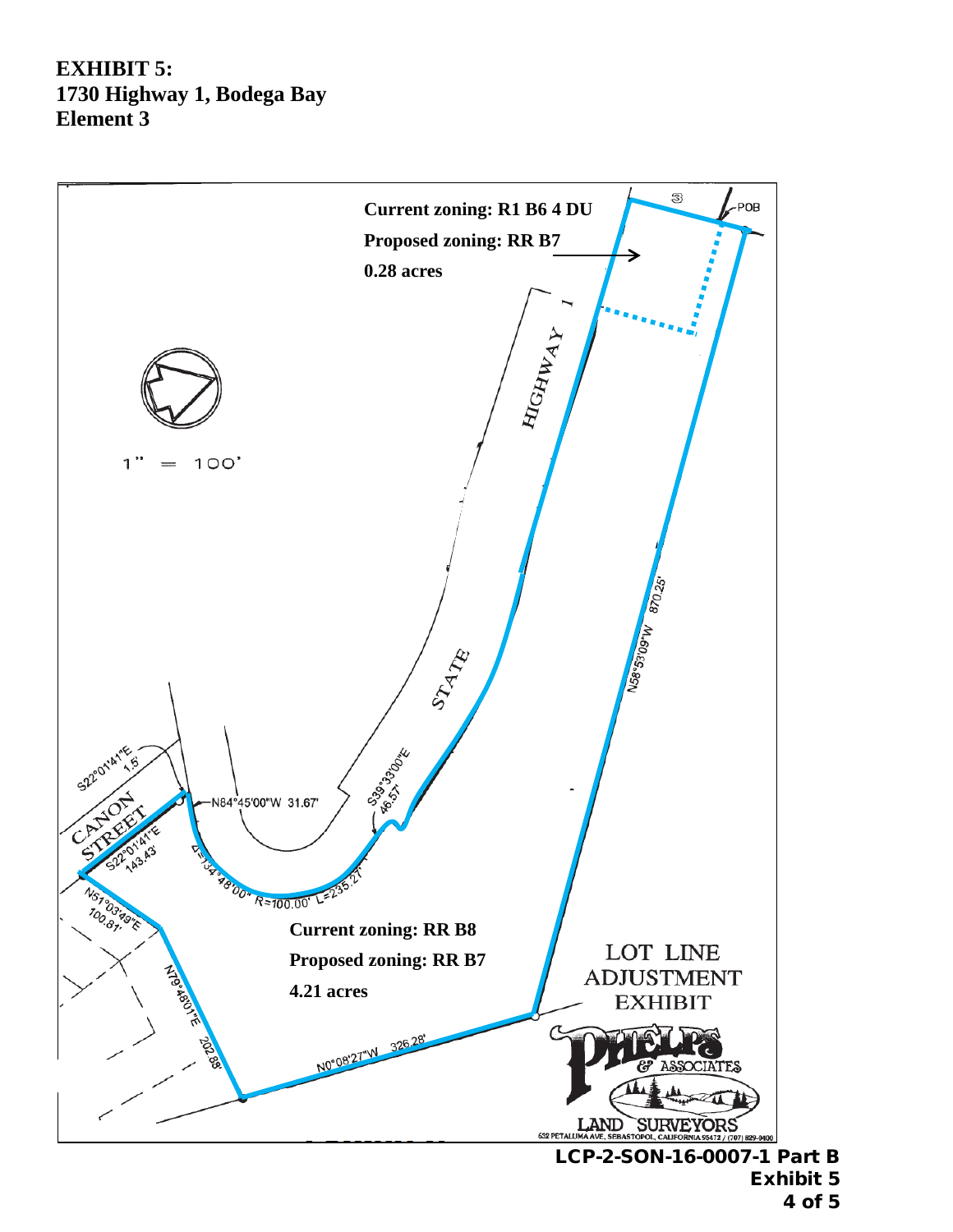**EXHIBIT 5: 1050 Windy Lane, Bodega Bay Element 4**

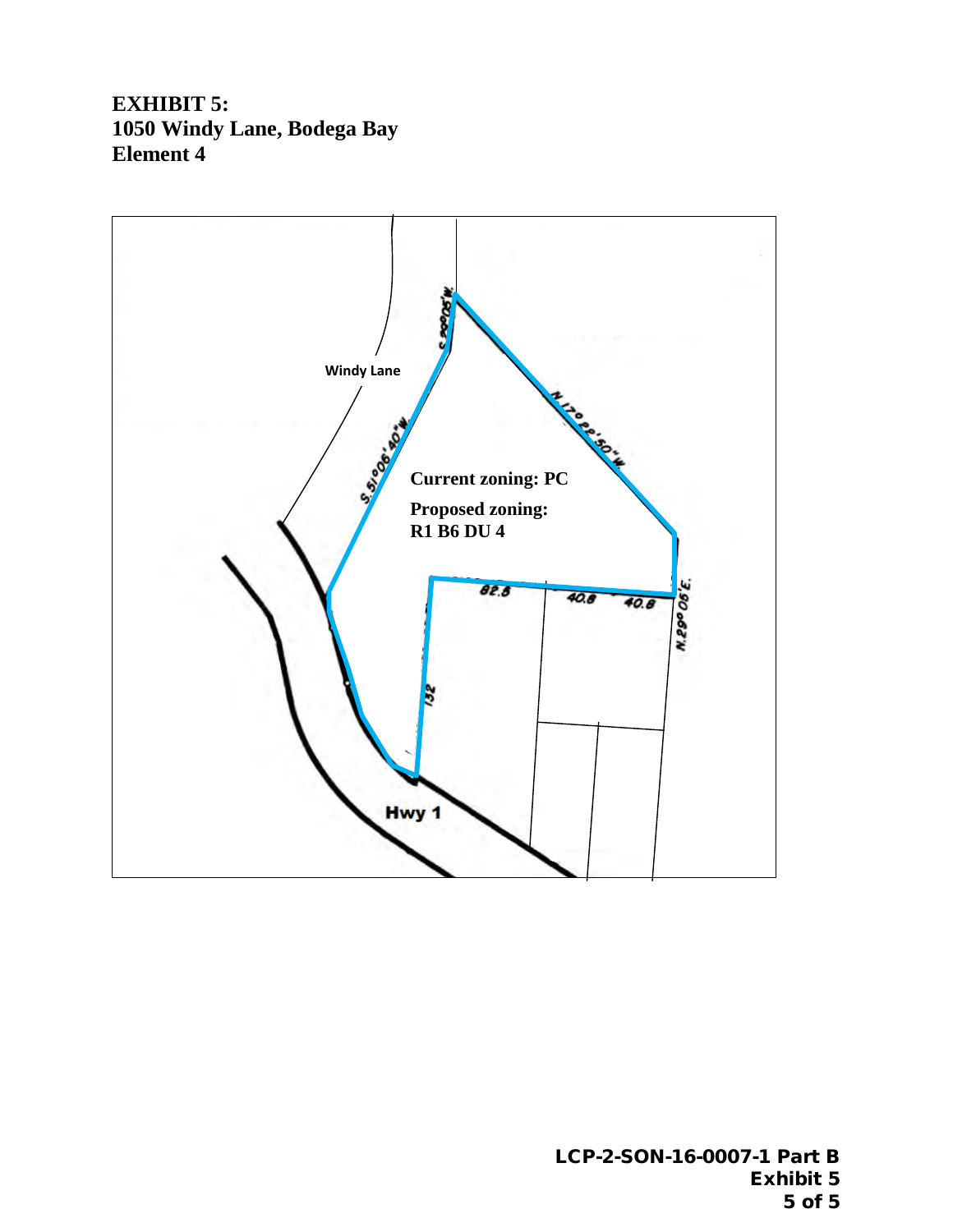NORTH CENTRAL COAST DISTRICT OFFICE 45 FREMONT STREET, SUITE 2000 SAN FRANCISCO, CA 94105 PHONE: (415) 904-5260 FAX: (415) 904-5400 WEB: WWW.COASTAL.CA.GOV

**CALIFORNIA COASTAL COMMISSION**

# **Memorandum October 4, 2016**

# To: Commissioners and Interested Parties

FROM: Dan Carl, North Central Coast District Deputy Director North Central Coast District

# Re: *Additional Information for Commission Meeting Wednesday, October 5, 2016*

| Agenda<br><b>Item</b> | Applicant                                                                                                                               | Description                                      | 'age    |
|-----------------------|-----------------------------------------------------------------------------------------------------------------------------------------|--------------------------------------------------|---------|
| W <sub>23a</sub>      | <b>Sonoma County LCP</b><br><b>Amendment No. LCP 2-SON-</b><br>16-0007-1 Part B (Coastal<br><b>Zoning and Land Use Plan</b><br>Changes) | <b>Staff Report Addendum</b>                     |         |
| W <sub>23a</sub>      | <b>Sonoma County LCP</b><br><b>Amendment No. LCP 2-SON-</b><br>16-0007-1 Part B (Coastal<br><b>Zoning and Land Use Plan</b><br>Changes) | Correspondence, Bodega Bay Concerned<br>Citizens | $1 - 2$ |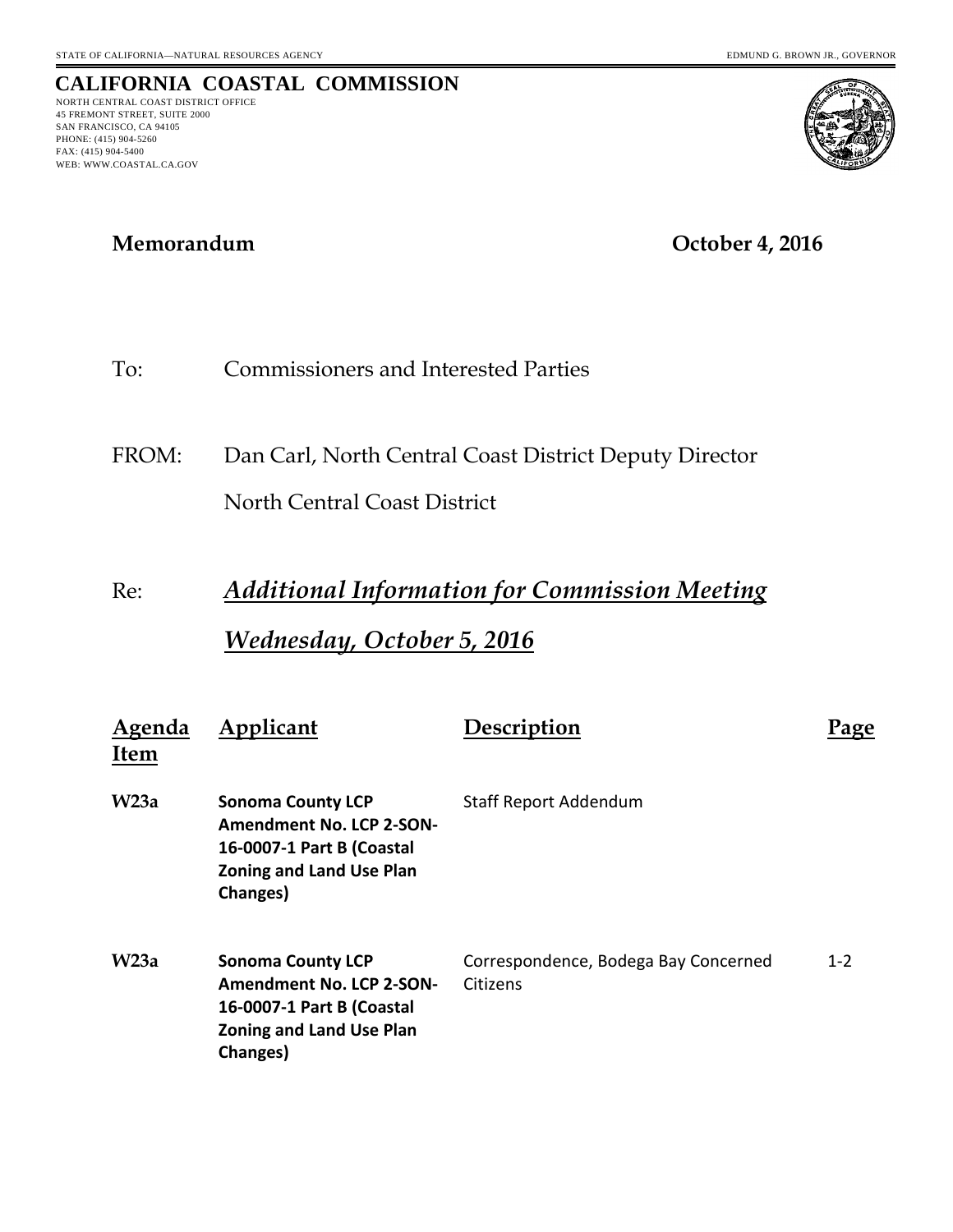W23a

Via/Facsimile

DATE: September 27, 2016

TO: 1-415-904-5400

**ATTENTION: Stephanie Rexing** North Central District Supervisor California Coastal Commission

RE: October Agenda Item 23 Sonoma County LCP Amendment LCP-2-SON-16-0007-1 PRMD FILE: ZCE13-0016

This memorandum is being sent as public response to the above agenda item.

Notification as to the public hearing was not given to the public by the County of Sonoma and was not discovered until the Commission's draft agenda was published. Thus, the public has once again been denied the right for timely comment.

Our request to the County of Sonoma for information has been received by Bodega Bay Concerned Citizens and we have found errors in some of the issues pertaining to the Bodega Bay area in particular.

- 1. Items APN 100-200-049, 1760 Highway 1 and APN 100-200-048, 1790 Highway 1 are results of lot line adjustments on developed lots that already contain residences and should not be allowed additional density. The information given is not clear as to the real effects this change will make.
- 2. As to 1730 Highway 1, APN 100-210-064, should not be rezoned to RR CC B8. This parcel is a land-locked parcel with no access to Highway 1 other than through the Bone property. Exhibit C erroneously shows Canon Street as a possible access. Canon Street does not exist at this location. A new access onto Highway 1 would have to be installed on one of the most dangerous curves on Highway 1 in Bodega Bay.
- 3. In reference to Ordinance No. 3386, Exhibit I. The date on this document has been obviously been altered and changed by the County of Sonoma. The "Boundary of Area Rezoned" as shown in Exhibit I was not present in December of 1984 as a Planned Community, Coastal Combining area. At that time the property was owned by the Lewis Land family who purchased it in 1970 along with much of the surrounding land.

**LCP-2-SON-16-0007-1 Part B Addendum Exhibit 1 Page 1 of 2**